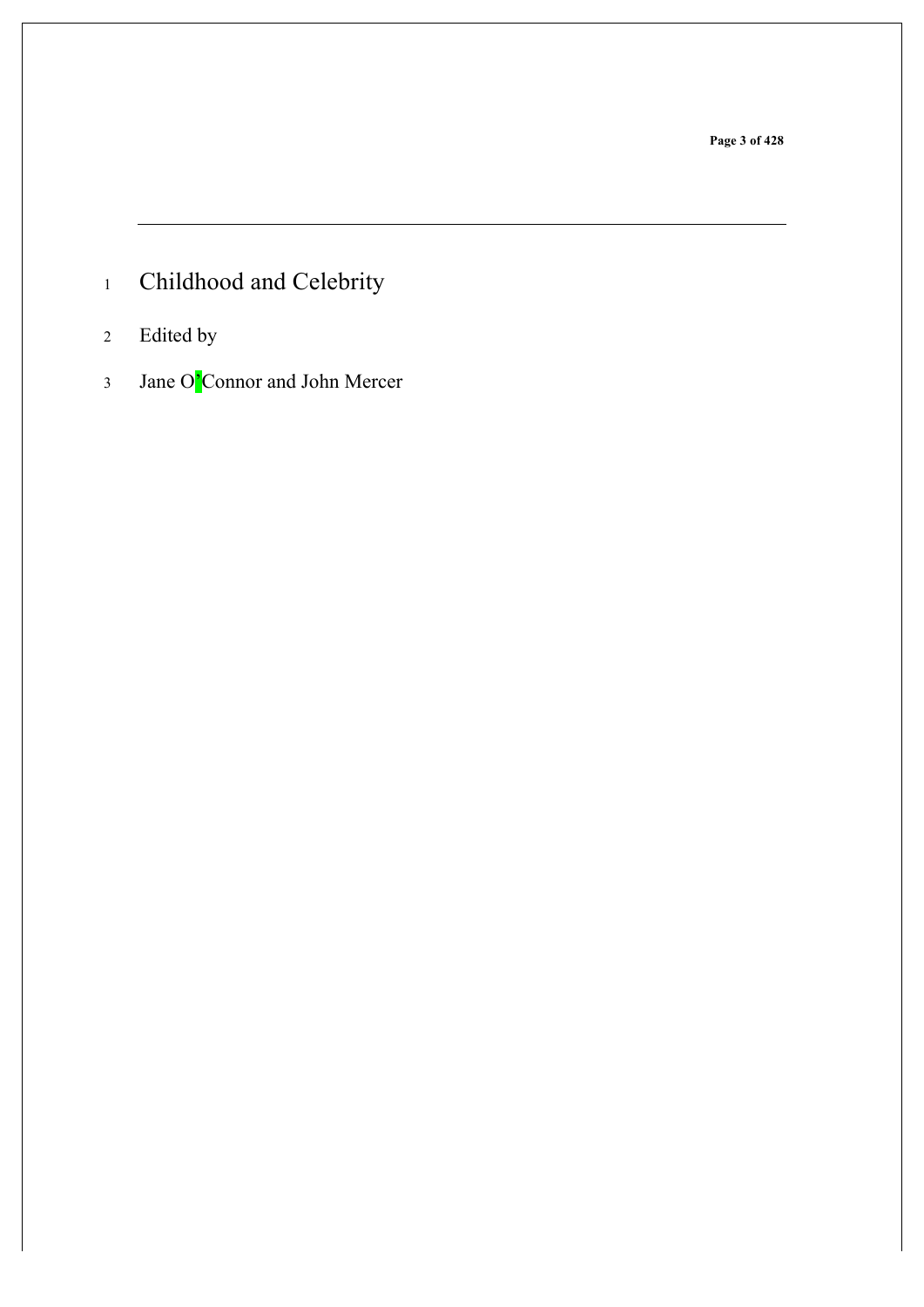- First published 2017
- by Routledge
- 2 Park Square, Milton Park, Abingdon, Oxon OX14 4RN
- and by Routledge
- 711 Third Avenue, New York, NY 10017
- *Routledge is an imprint of the Taylor & Francis Group, an informa business*
- $7 \degree$   $\degree$  2017 selection and editorial matter, John Mercer and Jane O<sup>'</sup>Connor; individual chapters, the

contributors.

- The right of John Mercer and Jane O'Connor to be identified as the authors of the editorial material,
- and of the authors for their individual chapters, has been asserted in accordance with sections 77 and 78
- of the Copyright, Designs and Patents Act 1988.
- All rights reserved. No part of this book may be reprinted or reproduced or utilised in any form or by
- any electronic, mechanical, or other means, now known or hereafter invented, including photocopying
- and recording, or in any information storage or retrieval system, without permission in writing from the
- publishers.
- *Trademark notice*: Product or corporate names may be trademarks or registered trademarks, and are
- used only for identification and explanation without intent to infringe.
- *British Library Cataloguing in Publication Data*
- A catalogue record for this book is available from the British Library.
- *Library of Congress Cataloging in Publication Data*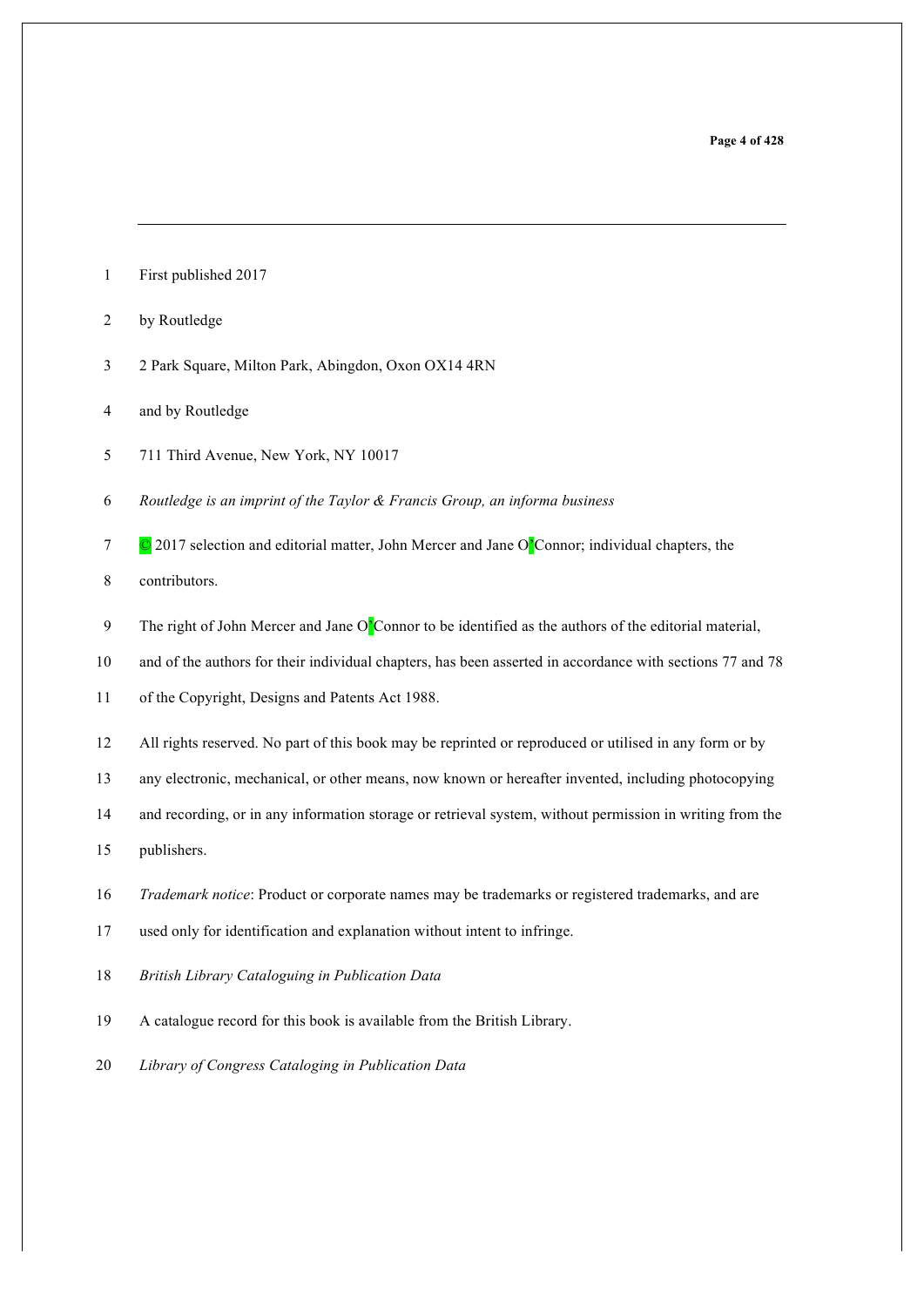**Page 5 of 428**

- A catalogue record for this title has been requested
- ISBN: 978-1-138-85527-4 (hbk)
- ISBN: 978-1-138-85529-8 (pbk)
- ISBN: 978-1-315-72043-2 (ebk)
- Typeset in Bembo
- by Out of House Publishing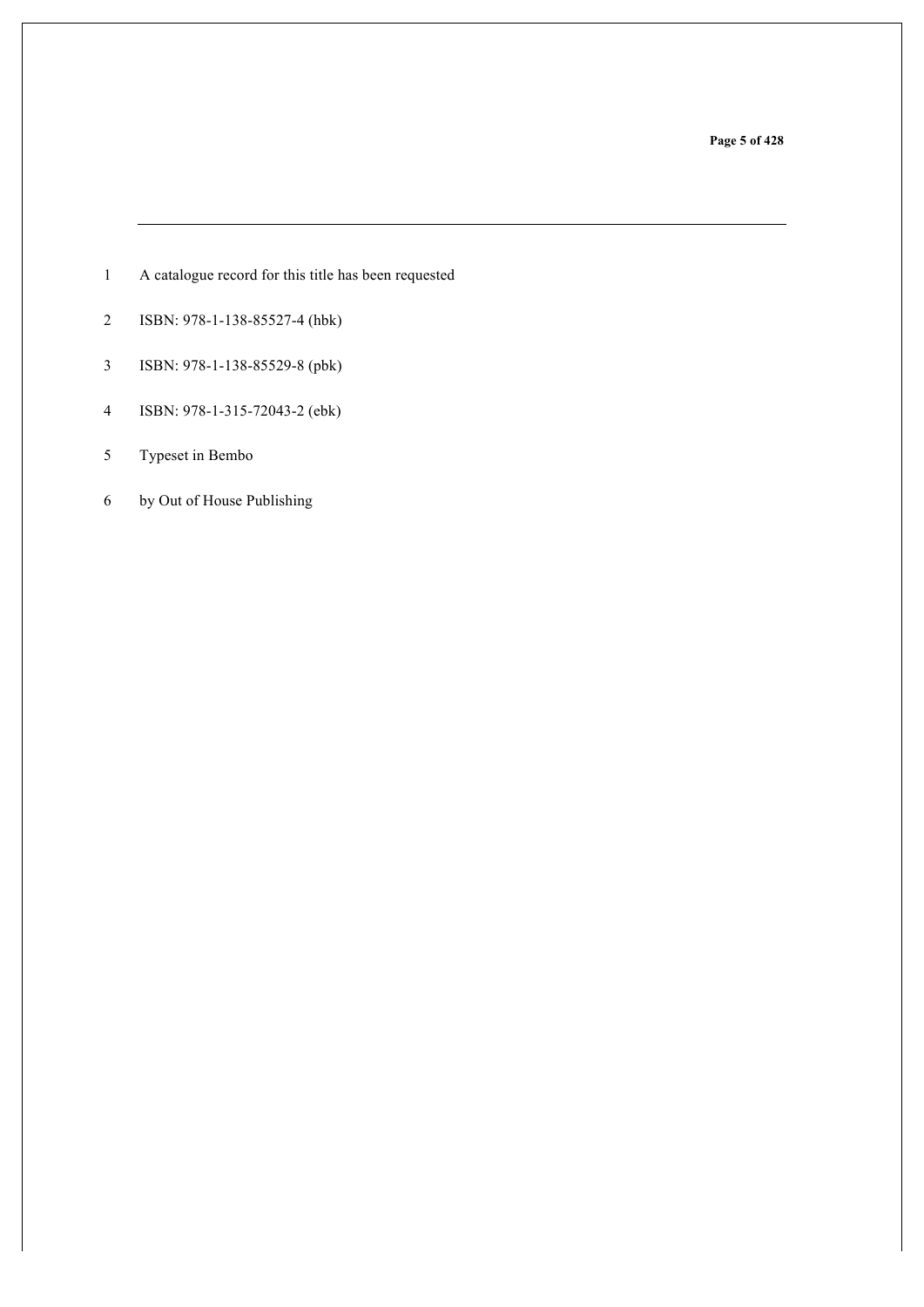$1 \quad 9$ 

### Macaulay Culkin and child stardom in the 1990s

#### Holly Chard

 Macaulay Culkin was one of the most famous and highly paid child stars in the history of Hollywood cinema. He secured global fame through the international success of *Home Alone* (Columbus 1990), one of the highest-grossing comedies of all time. A major beneficiary of the US film industry's increased investment in family entertainment during the early 1990s, he could command a salary of \$5–8 million per movie and attracted extensive attention from the American press. Culkin built his 10 career and star 'brand' on an image that combined modern precocity with conventionally 'cute' looks. Much previous scholarship on child stars has focused 12 primarily on the cultural dimensions of child stardom or analysis of children's performances on-screen. Hollywood stardom is not simply a cultural phenomenon, however. It is inextricably bound to the commerce of cinema. This chapter explores how Culkin's career was contingent on wider trends in the American media industries during the early 1990s, reflecting on how his fame and star image were used to sell films and a range of other products. Using a historical methodology, this chapter 18 explores interactions between commercial and cultural facets of Culkin's stardom. An extensive survey of primary materials, from the period 1990–1995, including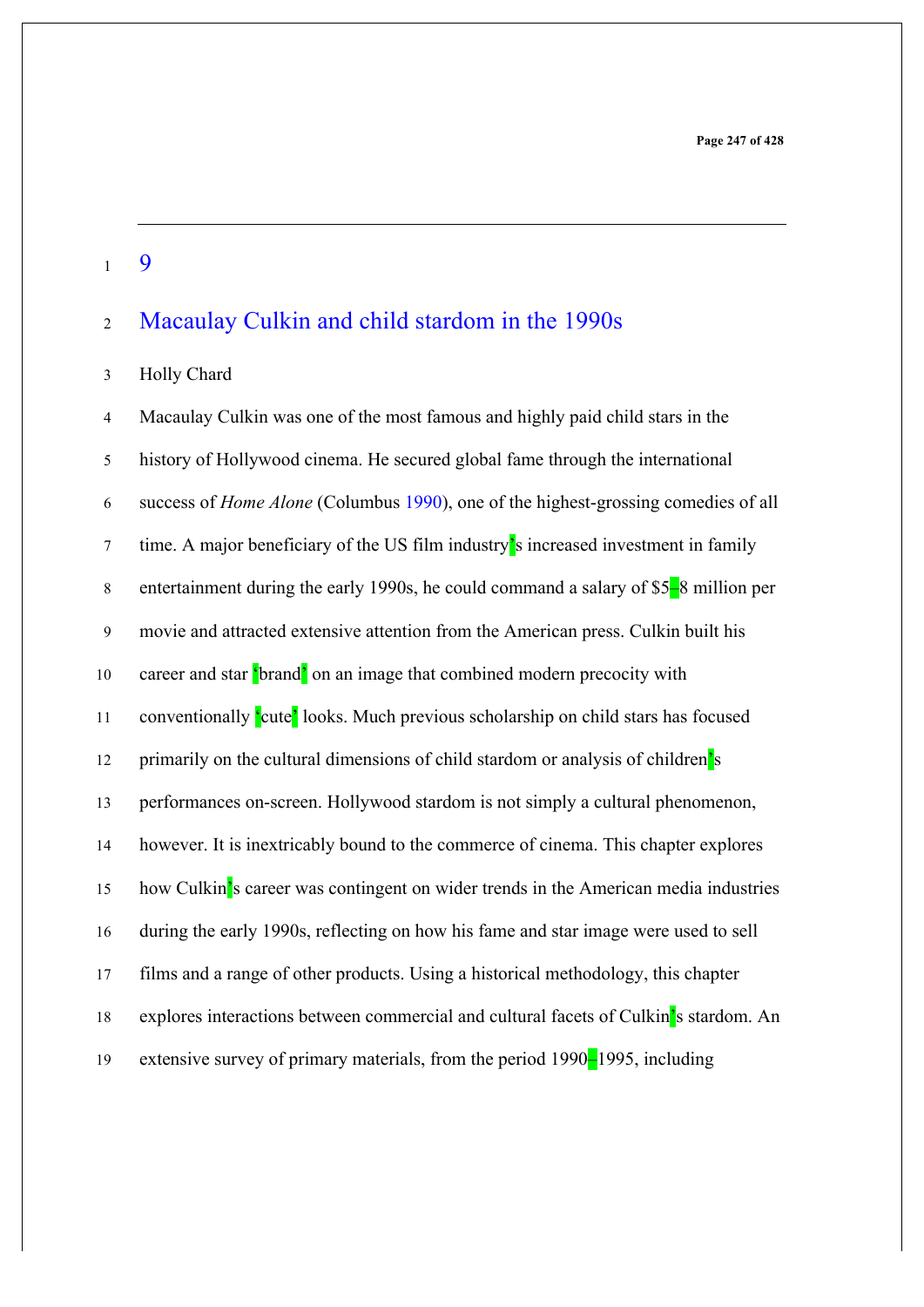newspapers, magazines and film industry trade journals, forms the basis for this evaluation of the child star's career.

 Star images, as Richard Dyer has persuasively argued, can resolve or expose 4 ideological contradictions (1979, 1986). The 'structured polysemy' (Dyer 1979<sup>BIB-010</sup> p. 3) of Culkin's star image was constructed through, and sustained by, various media texts. Through analysis of media commentary on Culkin's attempts to move away from his *Home Alone* image, this chapter reflects on the conflicts that arise from competing claims over a child star's image. Child stars, observes Jane O'Connor, are often called upon to provide 'an idealised image of childhood', which can be based on 10 <sup>'</sup>an adult's ideal of what children should be like or a child's ideal of what they aspire 11 to be like' (2008, p. 64). These notions of childhood are culturally constructed and therefore bound to particular historical contexts. 'As social constructions of childhood 13 have shifted over time,<sup> $\cdot$ </sup> notes O<sup>'</sup>Connor,  $\cdot$  so have the requirements of child stars' (2011, p. 285). Examining responses to Culkin's stardom in newspapers and magazines, this chapter considers the tensions that can be created when trying to cater for diverse, sometimes conflicting, visions of childhood.

### Culkin's star image: the cute and the cool

18 Macaulay Culkin's rise to stardom coincided with Hollywood's renewed efforts to court a family audience. During the early 1990s, as Robert C. Allen observes, a range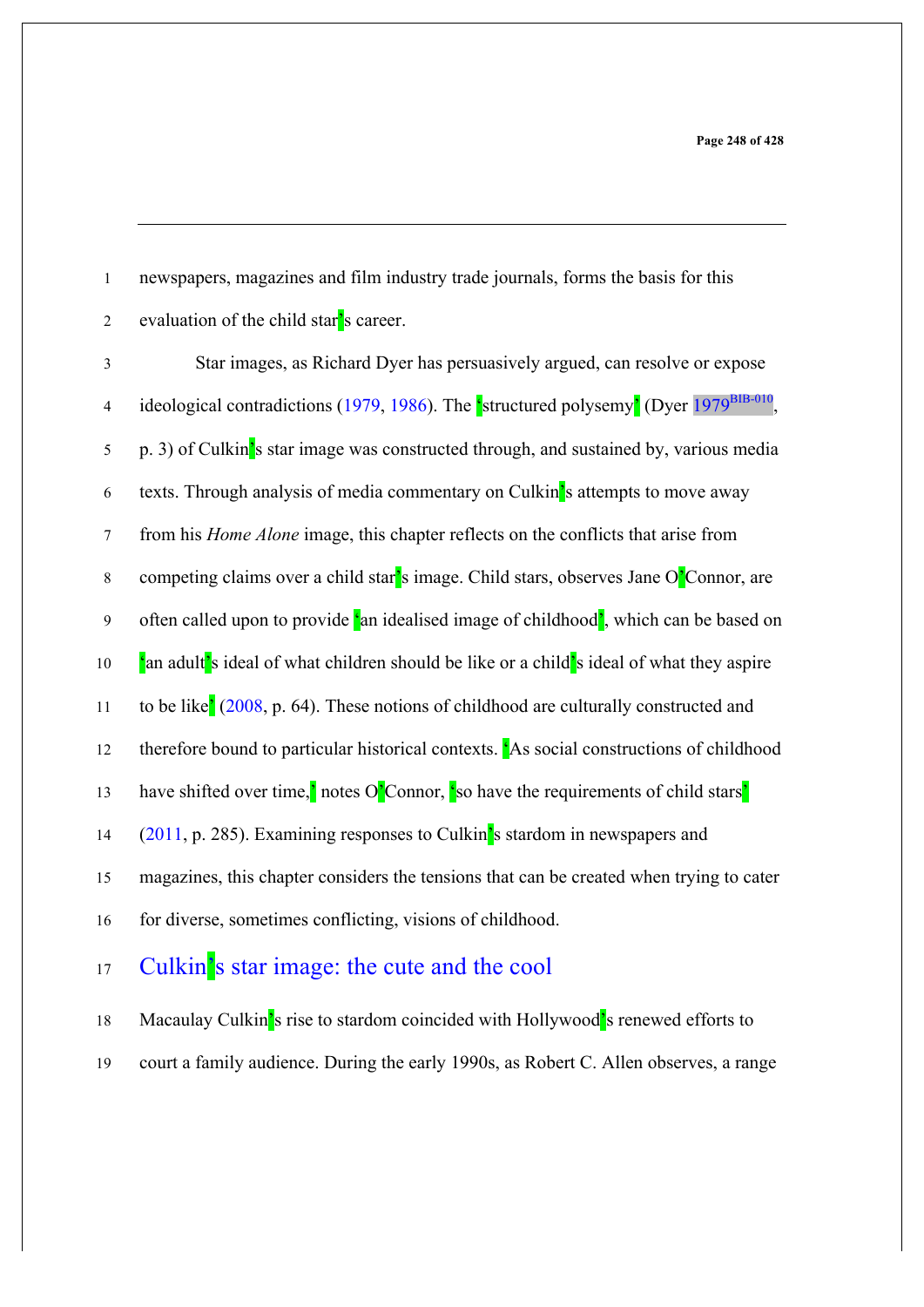| $\mathbf{1}$   | of cultural and economic factors fuelled the film and media industries' increased                        |
|----------------|----------------------------------------------------------------------------------------------------------|
| 2              | investment in movies and television shows aimed at a cross-generational audience.                        |
| $\overline{3}$ | Family-oriented films were ideally suited to take advantage of the maturing home                         |
| $\overline{4}$ | video market in the United States and Europe, particularly as the market shifted                         |
| $\sqrt{5}$     | towards a sell-through model (Allen $1999^{BIB-001}$ , pp. 112-13). The extensive and                    |
| 6              | highly lucrative sell-through campaigns for movies such as Disney's The Little                           |
| $\tau$         | Mermaid (Clements and Musker 1989) and 20th Century Fox <sup>2</sup> s Home Alone                        |
| $\,8\,$        | demonstrated the substantial profit margins that successful family movies could                          |
| 9              | generate on video. Family films also helped Hollywood to counter claims, made by                         |
| $10\,$         | conservative and Christian groups, that the film industry was not family friendly'                       |
| 11             | (Allen 1999 <sup>BIB-001</sup> , p. 115). In addition to being ideally positioned to take advantage of   |
| 12             | increased expenditure on family and child-oriented films, Culkin's association with                      |
| 13             | the genre helped him to develop a clearly defined <b>[brand]</b> . As McDonald notes,                    |
| 14             | Seneric conventions contribute to the formation of strongly identifiable and saleable                    |
| 15             | identities' for Hollywood stars (2013, p. 31).                                                           |
| 16             | Journalists and film industry personnel often referred to Culkin's 'natural'                             |
| 17             | acting talent (Gliatto $1990^{BIB-019}$ , p. 130) and his ability to deliver the real thing <sup>2</sup> |

19 cultural tendency to judge child actors<sup>'</sup> performances on their authenticity and

18 (Archerd  $1993^{BIB-003}$ ). This focus on the boy's innate ability was consistent with a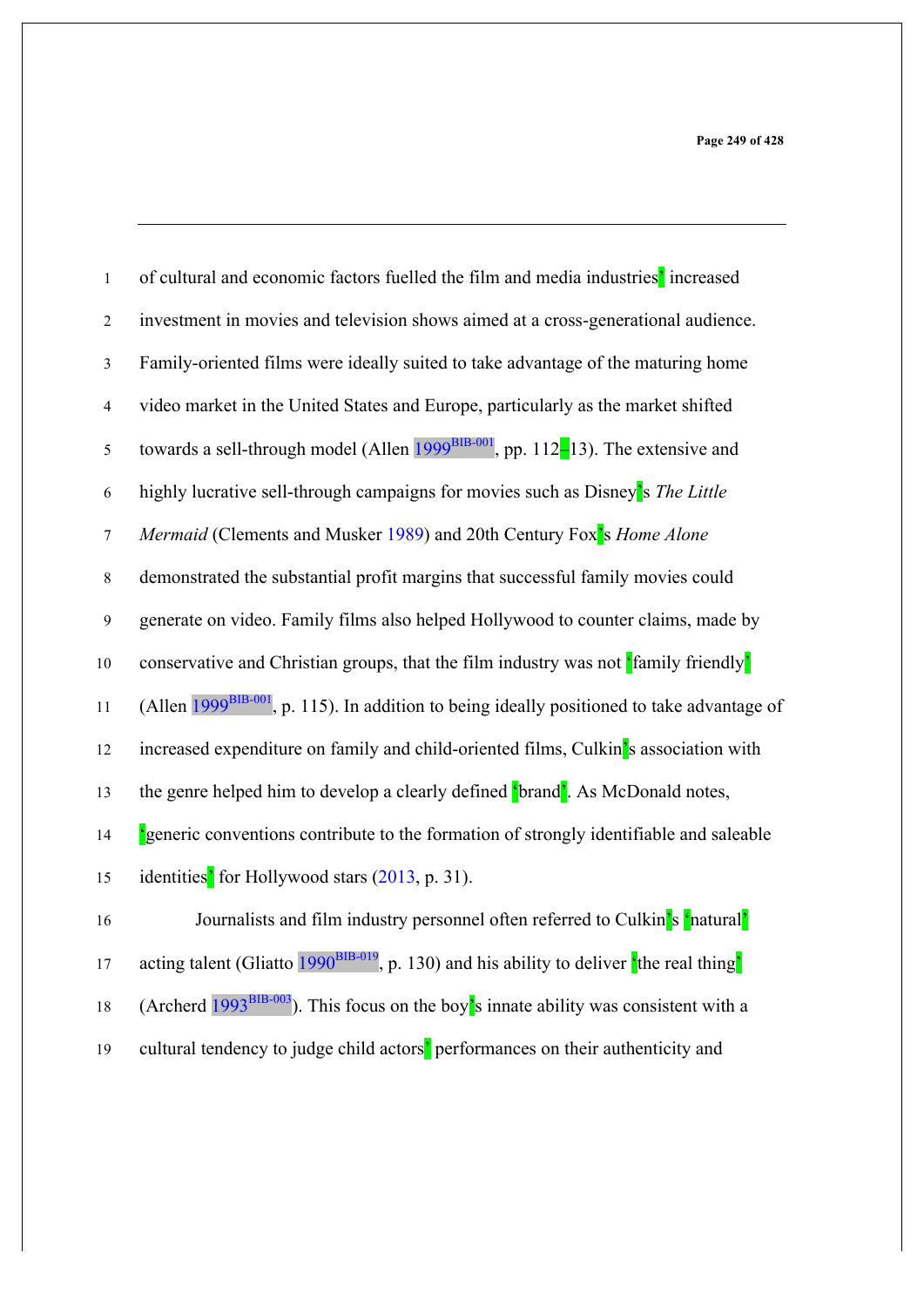| $\,1$            | 'innocence', rather than in terms of the level of craft and expertise involved (Lury                   |
|------------------|--------------------------------------------------------------------------------------------------------|
| $\boldsymbol{2}$ | 2010 <sup>BIB-033</sup> , p. 156). It was little coincidence that Culkin's blond hair, blue eyes, pale |
| $\mathfrak{Z}$   | skin, rosy cheeks and pouty lips conformed to longstanding (white American) ideals                     |
| $\overline{4}$   | of innocence and adorableness. This culturally enshrined ideal was encapsulated in                     |
| $\sqrt{5}$       | many of the images of the child that circulated during the early part of his career. In                |
| $\sqrt{6}$       | Culkin's first film, the Burt Lancaster vehicle Rocket Gibraltar (Petrie 1988),                        |
| $\boldsymbol{7}$ | numerous shots of the boy's face are lit and framed to accentuate his distinctive facial               |
| $\,8\,$          | features. This focus on the child prompted People magazine's reviewer to note that                     |
| $\mathbf{9}$     | the director Daniel Petrie 'seems unable to keep the camera off Culkin' (Travers                       |
| $10\,$           | 1988 <sup>BIB-054</sup> , p. 27). In the 1989 family comedy <i>Uncle Buck</i> (John Hughes 1989),      |
| 11               | Culkin's cuteness was offset by precocity and an ability to comically undermine                        |
| 12               | adults through his observations, for instance in the rapid-fire dialogue his character,                |
| 13               | Miles, exchanges with his uncle (played by John Candy). It was this 'brand of angelic                  |
| 14               | brattiness', as New York magazine's Stephen J. Dubner described it, that helped                        |
| 15               | Culkin secure the lead in <i>Home Alone</i> ( $1993^{BIB-009}$ , p. 56).                               |
| 16               | The character of Kevin McCallister in Home Alone combined a pre-teen                                   |
| 17               | child's emotional vulnerability and naivety with resourcefulness and cunning. The                      |
| $18\,$           | image of contemporary childhood that Culkin embodied in the movie was consistent                       |
| 19               | with a wider cultural trend, observed by Gary Cross, whereby the cute child is                         |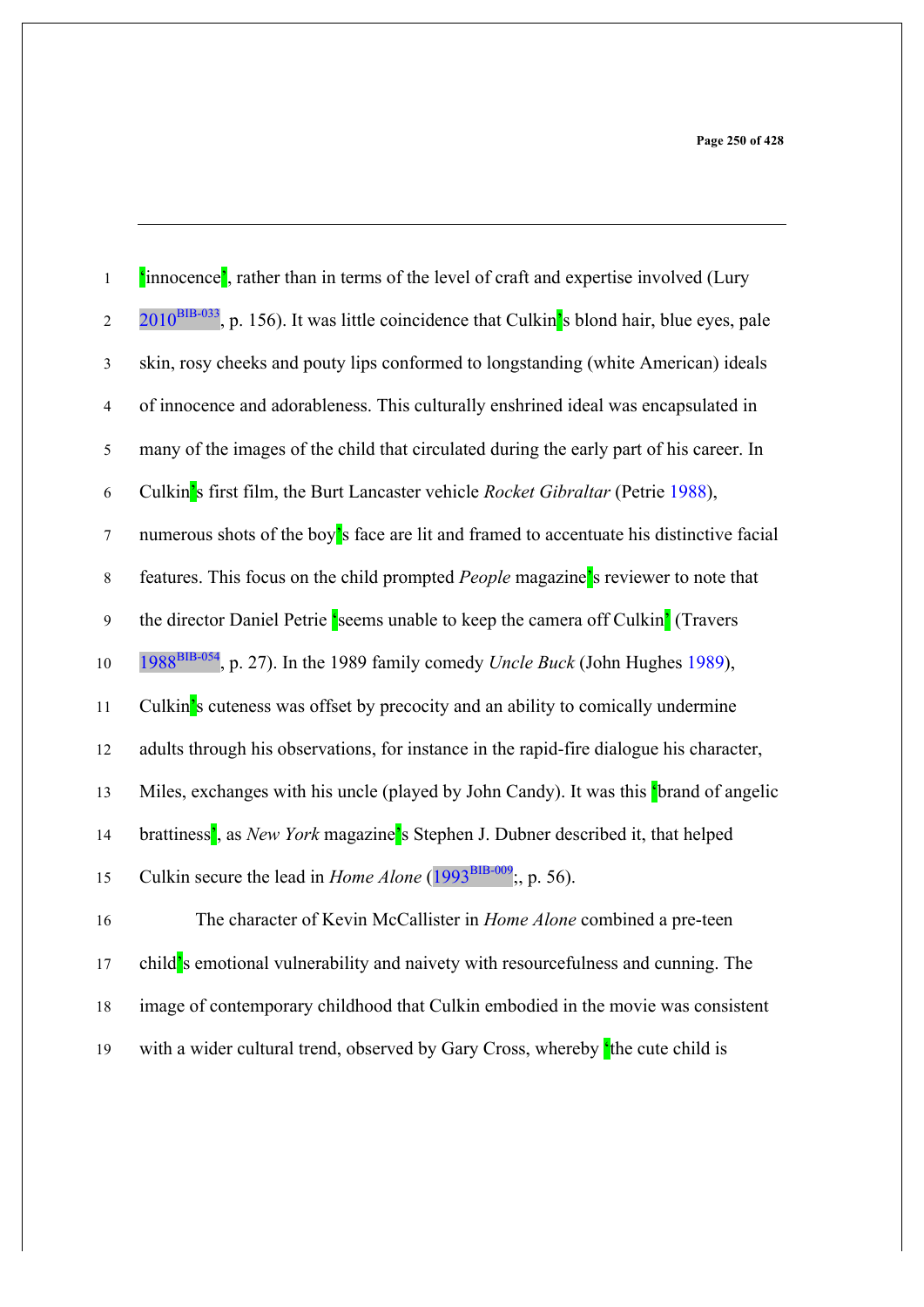| $\mathbf{1}$   | naturally a little naughty but always nice, radiating not a naive look of youthful                 |
|----------------|----------------------------------------------------------------------------------------------------|
| $\overline{2}$ | beauty but energy, spunk and friskiness <sup>'</sup> (2004, p. 44). The cute child's inherent      |
| 3              | goodness and adorable good looks allow for the pushing of the boundaries of                        |
| $\overline{4}$ | acceptable behaviour. This interplay between what Cross terms the cute and the cool'               |
| 5              | (ibid.) was not only deployed widely in Culkin's film roles during the early 1990s, it             |
| 6              | also formed the foundation of his star image, underpinning representations of the boy              |
| $\tau$         | outside of his movies. Moreover, numerous companies attempted to harness this                      |
| $\,8\,$        | modern image of childhood for commercial reasons. Of course, as McDonald                           |
| 9              | suggests, 'Hollywood stardom cannot simply be regarded as the major studios foisting               |
| 10             | representations on a compliant public <sup>2</sup> ; rather, faudiences play their part in forming |
| 11             | this market of identities <sup>'</sup> (2013, p. 39). By purchasing cinema tickets, videos and     |
| 12             | various consumer products, audiences anointed Macaulay Culkin 'America's child                     |
| 13             | star <sup>2</sup> (Gliatto 1990 <sup>BIB-019</sup> , p. 130).                                      |
|                |                                                                                                    |

## 14 Wider commercial uses of Culkin's image

During the early 1990s, tie-in deals with a range of corporations, particularly

- manufacturers of toys and food, became a significant revenue stream and a source of
- additional publicity for the major Hollywood studios. The highly orchestrated
- merchandising and tie-in campaign for *Home Alone 2* (Columbus, 1992)
- demonstrated the increasingly sophisticated methods that companies were using to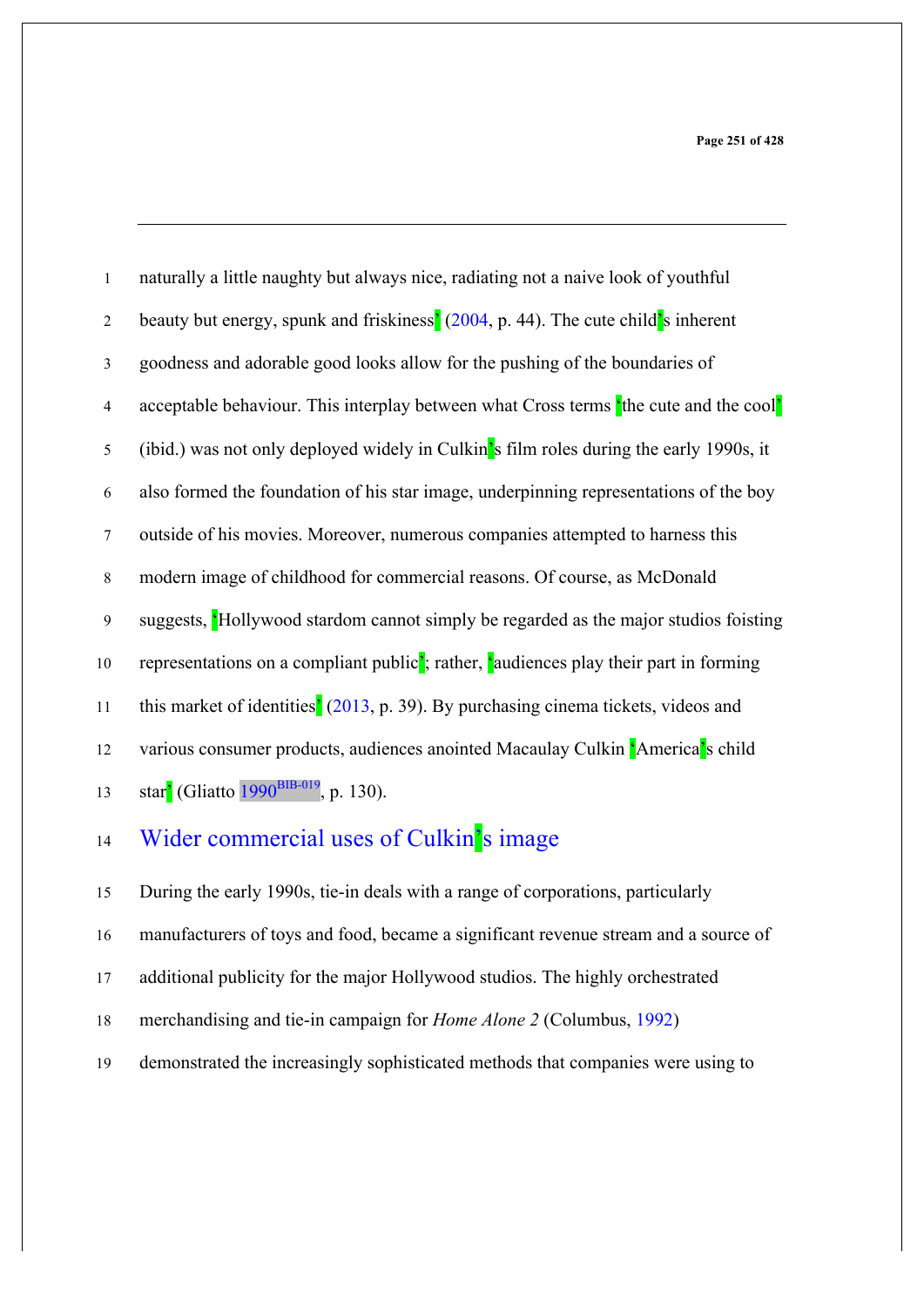**Page 252 of 428**

| $\mathbf 1$      | target a pre-teen demographic. The movie itself contained a number of prominent                                |
|------------------|----------------------------------------------------------------------------------------------------------------|
| $\sqrt{2}$       | product placements, including Coca-Cola and American Airlines. The most                                        |
| $\mathfrak{Z}$   | controversial aspect of <i>Home Alone</i> $2^{\prime}$ s product placement strategy, however, was the          |
| $\overline{4}$   | way in which toys were incorporated into the narrative of the film. In a large number                          |
| 5                | of scenes, Kevin/Culkin is shown using a Talkboy cassette recorder. Not only did                               |
| 6                | such product placements capitalise on children's familiarity with Culkin as a                                  |
| $\boldsymbol{7}$ | celebrity, they also built on the affective relationship that children had with <i>Home</i>                    |
| $\,8\,$          | Alone's Kevin McCallister, through the deployment of what Gary Cross calls 'play                               |
| $\overline{9}$   | narratives <sup>'</sup> (1997 <sup>BIB-007</sup> , p. 107). While he may not have been fully aware of his      |
| $10\,$           | commercial role, Culkin was nonetheless implicated in the strategy of 'enticing 6-                             |
| $11\,$           | year-olds to covet costly toys by putting the eye-catching devices in the hands of film                        |
| 12               | heroes <sup>'</sup> (Horovitz 1992 <sup>BIB-025</sup> ). Although Culkin's parents attempted to limit the ways |
| 13               | in which their son <sup>'</sup> s image could be used (Busch $1992BIB-005$ ), companies produced               |
| 14               | around eighty <i>Home Alone 2</i> products, including toys, books, video-games and                             |
| 15               | apparel, many of which featured the boy's face. While these tie-ins were financially                           |
| 16               | profitable for the Culkin family (Evans $1992^{BIB-015}$ , p. 50), the circulation of the                      |
| 17               | Macaulay Culkin image via the film's promotional campaign and merchandise lines                                |
| $18\,$           | reinforced the connection between his star image and his Home Alone character.                                 |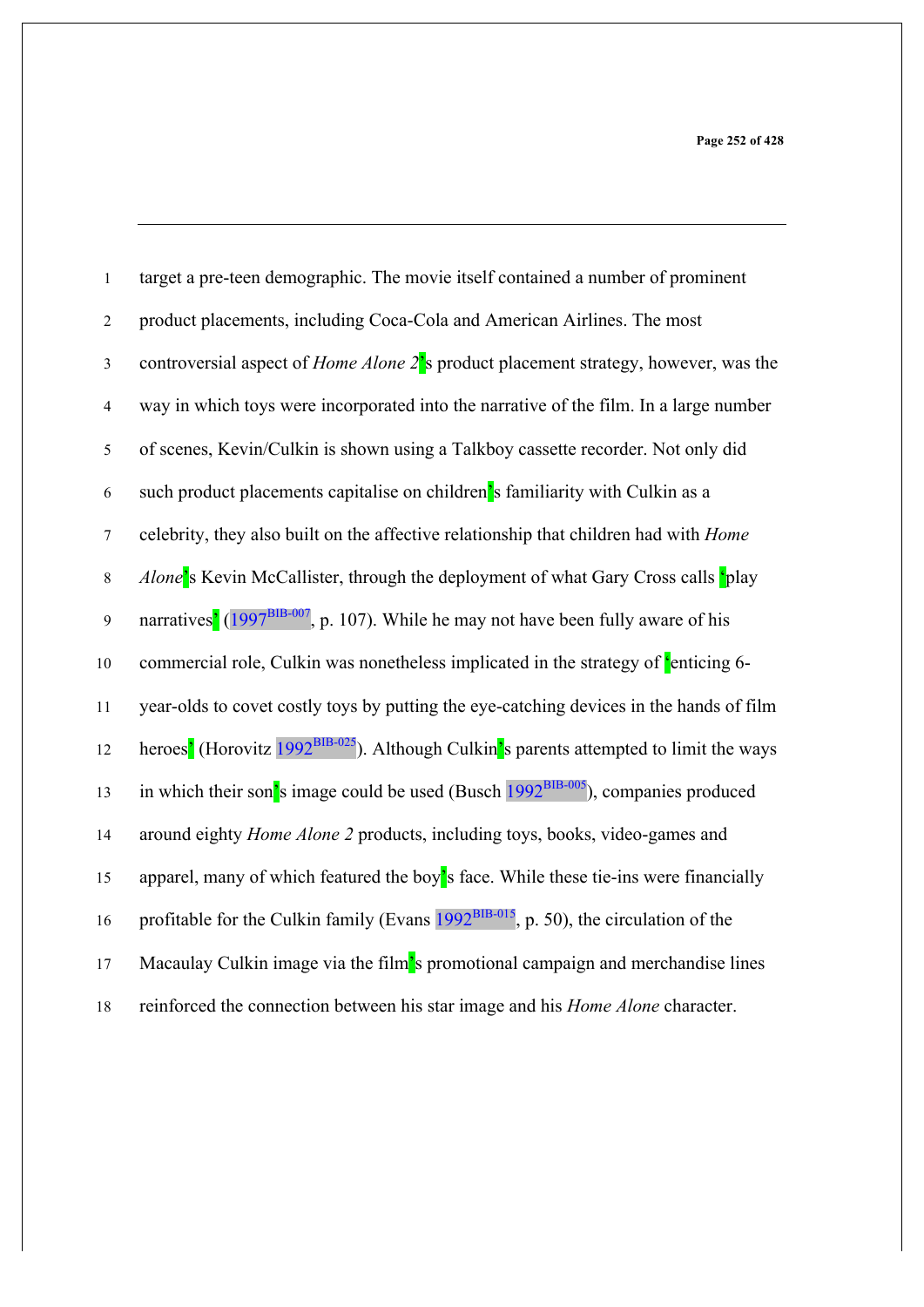| $\mathbf{1}$     | During the early Nineties, observed The New York Times, brands were                                               |
|------------------|-------------------------------------------------------------------------------------------------------------------|
| $\boldsymbol{2}$ | showing 'renewed interest in salvaging star power as a marketing tool' (Elliott 1992,                             |
| $\mathfrak{Z}$   | p. D5). With marketing strategies focused on adding values <sup>'</sup> to brands, in a bid to                    |
| $\overline{4}$   | influence consumers' feelings, celebrity endorsements offered a potentially efficient                             |
| $\sqrt{5}$       | way of transferring additional meanings to a product. Although advertising of this                                |
| 6                | kind had increased during the 1980s, partly due to deregulation of the television                                 |
| $\boldsymbol{7}$ | industry, the use of celebrity endorsements to sell products to children came under                               |
| $\,$ 8 $\,$      | considerable scrutiny in the early Nineties. As a major celebrity with a young fan                                |
| $\boldsymbol{9}$ | base, Culkin was an ideal spokesman, and several major brands, including Pepsi and                                |
| 10               | Reebok, approached his managers with endorsement deals (Busch 1992 <sup>BIB-005</sup> ). In                       |
| 11               | 1992, Culkin signed a deal to endorse Sprite soda, which was reportedly worth at least                            |
| 12               | \$2 million (Rosato 1992 <sup>BIB-045</sup> , p. 1B). In the wake of the deal, Culkin allegedly stated            |
| 13               | of Sprite: $\frac{[n]}{[n]}$ m not crazy about the stuff. But money is money' (Newsweek 1992 <sup>BIB-038</sup> , |
| 14               | p. 23). The American press seized on this comment as an example of the child star's                               |
| 15               | preoccupation with money and his growing cynicism. Based on the campaign that                                     |
| 16               | followed, Coca-Cola seemed aware of the need to mitigate the negative press                                       |
| 17               | coverage of the deal and criticisms of their use of Culkin's fame to sell sugary drinks                           |
| 18               | to children.                                                                                                      |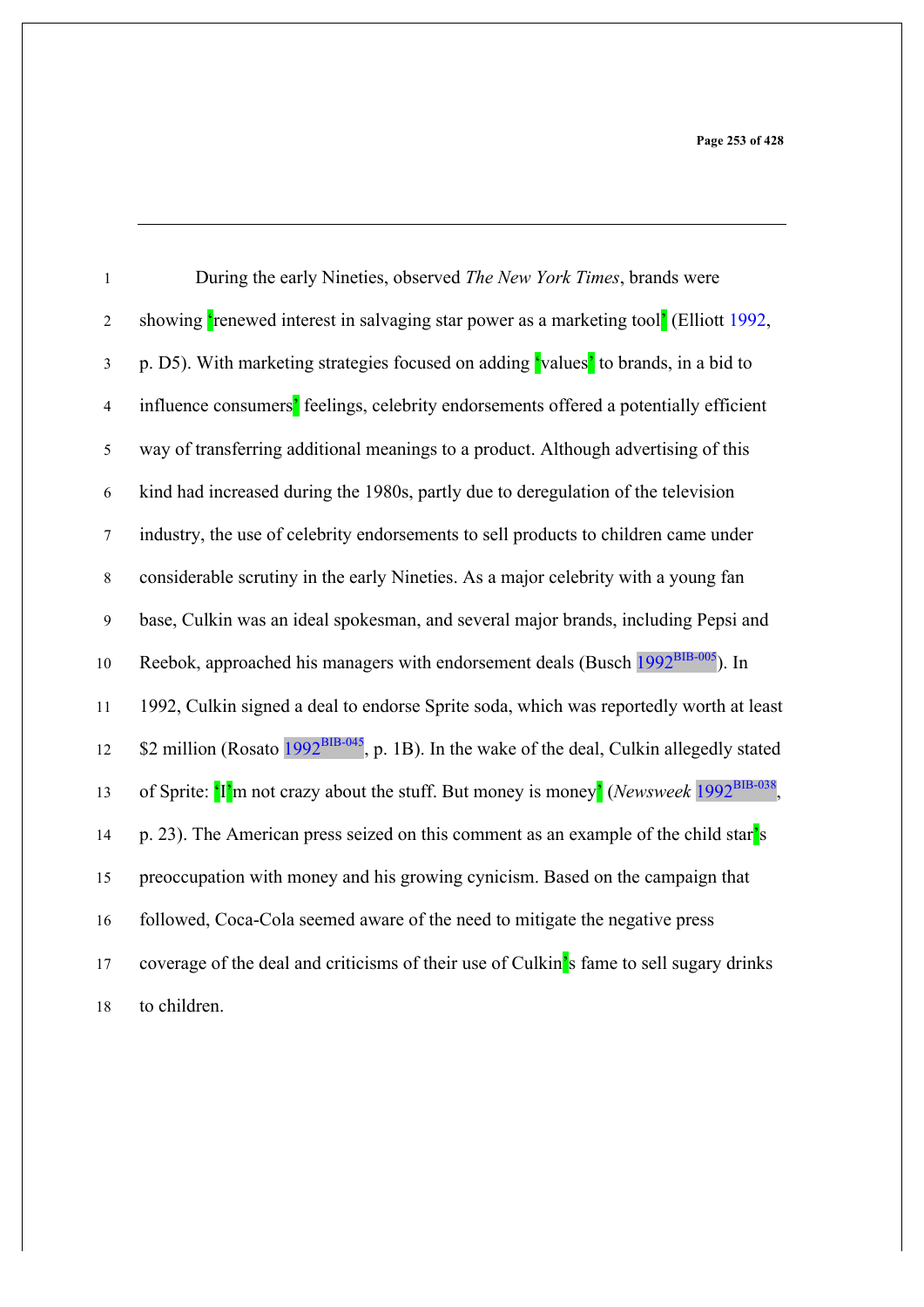| $\,1$            | Culkin's Sprite television commercial appears to have been devised to deflect                                 |
|------------------|---------------------------------------------------------------------------------------------------------------|
| $\sqrt{2}$       | criticism, by playing with notions of authenticity and audience <i>k</i> nowingness <sup>7</sup> . The        |
| $\mathfrak{Z}$   | advertisement shows Macaulay Culkin on a soundstage telling a girl that he is 'an                             |
| $\overline{4}$   | actor <sup>2</sup> . He then knocks down a set and points out that her parents are extras. After              |
| $\sqrt{5}$       | offering her a Sprite he explains: 'It's all an illusion. The only thing that isn't fake is                   |
| 6                | this and us, <sup>2</sup> whereupon the girl becomes a cardboard cutout. The Sprite commercial <sup>'</sup> s |
| $\boldsymbol{7}$ | ironic stance towards authenticity and overt deconstruction of its own premise, argues                        |
| $\,8\,$          | Carolyn Hicks, reflects a more general trend towards 'anti-advertising' (1996, pp. 79-                        |
| $\mathbf{9}$     | 82). Through acknowledgement of the artifice of 'Macaulay Culkin' one of the                                  |
| $10\,$           | presumed foundations of celebrity endorsement, credibility' (McCracken 2005 <sup>BIB-035</sup> ,              |
| 11               | pp. 98-9), is seemingly undermined. By openly acknowledging their efforts to                                  |
| 12               | manipulate consumers into buying their product, asserts Hicks, Coca-Cola sought to                            |
| 13               | appeal to media-savvy and cynical members of <b>G</b> eneration $X^2(1996)$ . However,                        |
| 14               | given Culkin's central role and the commercial's ties to <i>Home Alone 2</i> , teenagers and                  |
| 15               | young adults were clearly not the primary target audience of the campaign. When                               |
| 16               | viewed in this light, the Sprite commercial appears to be a playful attempt by Coca-                          |
| $17$             | Cola to argue that pre-teen children are also savvy enough to see through the artifice                        |
| $18\,$           | of advertising, television and movies. The approach may not have been sufficient to                           |
| 19               | allay many parents' and media commentators' ethical concerns about Sprite's efforts                           |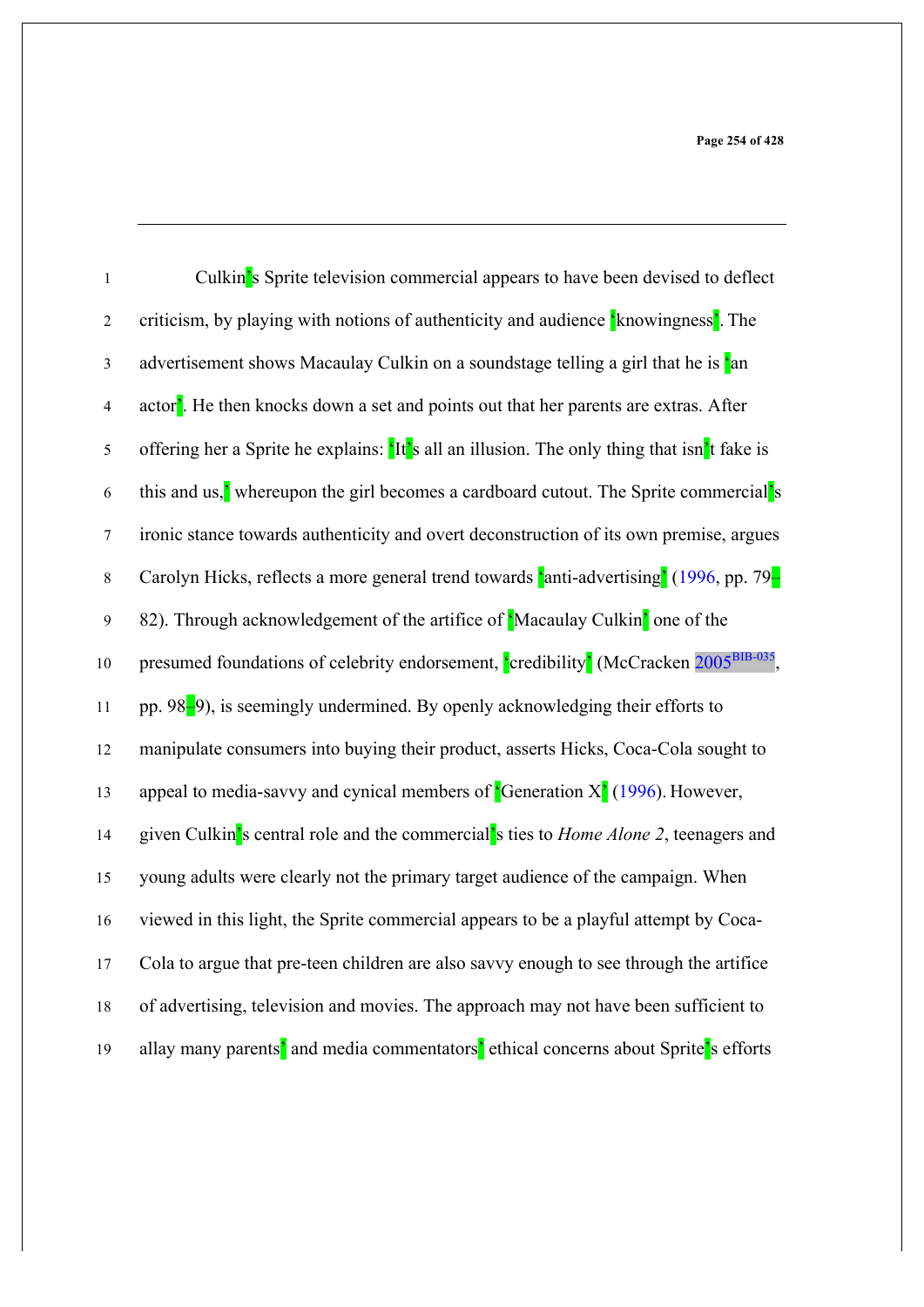1 to exploit Culkin's status as a pre-teen role model. Rather, the promotional strategy demonstrated the lengths that corporations would go to in order to target young consumers.

# 4 The limitations of Culkin's star image

 Although the strength of Culkin's identification with his *Home Alone* persona and the family film was commercially advantageous, in the case of *My Girl* (Zieff 1991) and *The Good Son* (Ruben 1993) his presence in marketing materials and on-screen had significant consequences for the movies' reception. Following the success of *Home Alone*, studios were keen to capitalise on Culkin's popularity with audiences and the publicity that this celebrity status garnered. On this basis, Columbia agreed to pay \$1 million for the boy's participation in *My Girl*. Seeking to justify this substantial expense, the producer of *My Girl*, David Friendly, focused on the child's apparent 13 uniqueness. <sup>'</sup>A Macaulay Culkin doesn't come along very often,' Friendly asserted. 'I think it would be a mistake to think there are a lot of 10-year-olds who can do what he  $\frac{15}{15}$  does<sup>'</sup> (Gliatto  $\frac{1990^{BIB-019}}{1990}$ , p. 130). After making this investment in the child star, Friendly and Columbia Pictures clearly felt under pressure to capitalise on the audience's recognition of Culkin and his popularity with family audiences. Rather than focusing on the film's adult stars Dan Aykroyd and Jamie Lee Curtis, *My Girl*'s poster instead showed Anna Chlumsky and Macaulay Culkin giggling cutely for the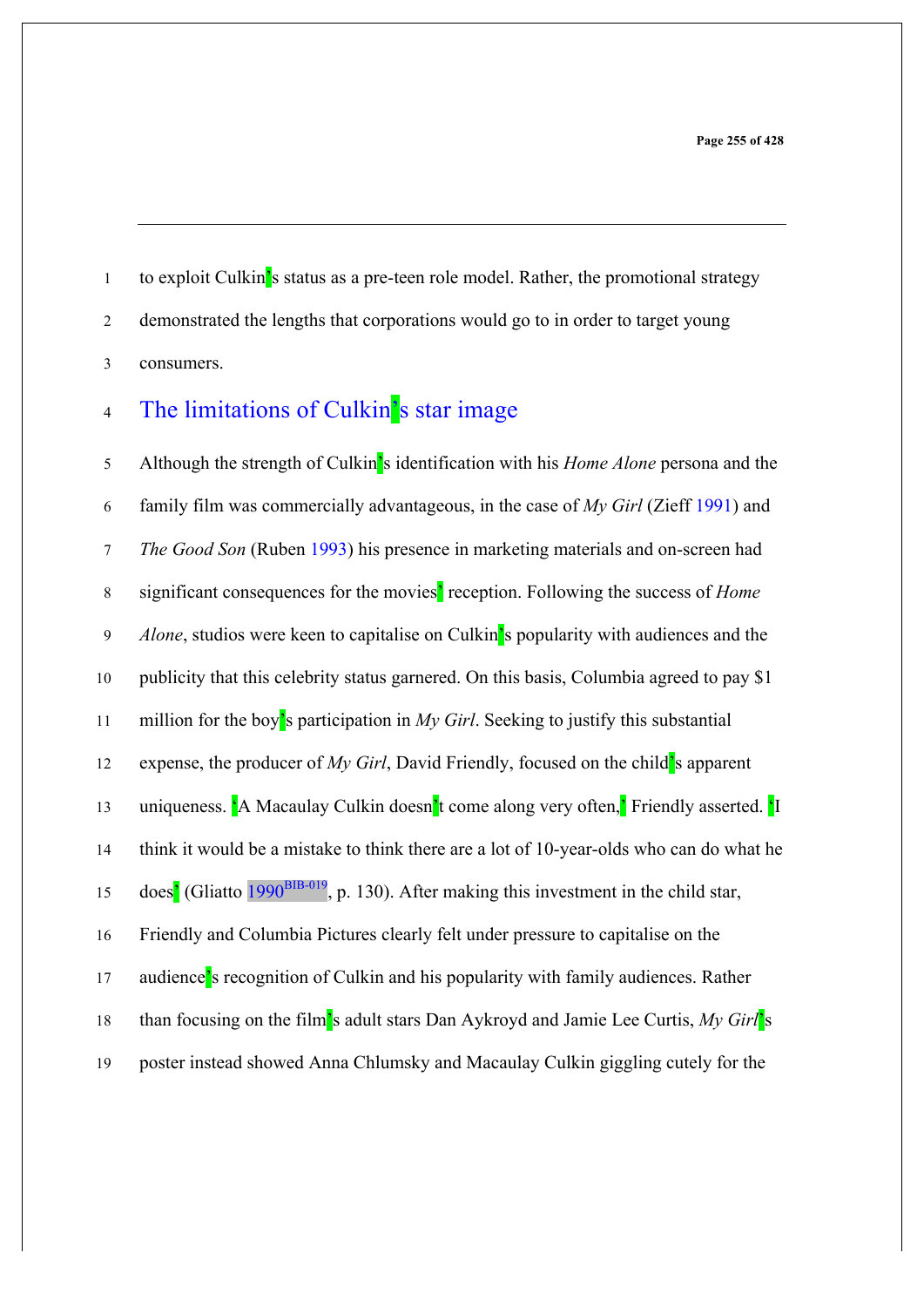| $\,1$            | camera. Similarly, the trailer emphasised the comedy within the film and the                                          |
|------------------|-----------------------------------------------------------------------------------------------------------------------|
| $\boldsymbol{2}$ | relationship between the two children. Audiences' expectations were undoubtedly                                       |
| $\mathfrak{Z}$   | shaped by this use of Culkin's image in publicity materials. Stars, as John Ellis notes,                              |
| $\overline{4}$   | 'provide a foreknowledge of the fiction' (1982, p. 91). Thus, the studio's                                            |
| $\sqrt{5}$       | foregrounding of Culkin and selective representation of $My$ Girl suggested that the                                  |
| $\sqrt{6}$       | movie would be a family-friendly comedy, consistent with his previous work.                                           |
| $\boldsymbol{7}$ | The reception of $My$ Girl demonstrated the risks of building an advertising                                          |
| $\,8\,$          | campaign around a child star whose primary fan base consists of pre-teens. Although                                   |
| $\boldsymbol{9}$ | publicity materials sold $My$ Girl as a light-hearted family film, the movie itself was                               |
| $10\,$           | thematically mature and more suitable for older children. Once scene in particular,                                   |
| 11               | which depicted Macaulay Culkin's character lying dead in an open casket after being                                   |
| 12               | killed by a swarm of bees, became a focal point for criticisms of the movie. Parents                                  |
| 13               | and critics accused Columbia of misleading audiences and exposing young children to                                   |
| 14               | potentially distressing content (James 1991 <sup>BIB-026</sup> , pp. H11-12). Reacting to criticisms                  |
| 15               | of their commercial strategy, the studio announced that child psychologists and                                       |
| 16               | teachers had given the movie positive reviews (James $1991^{BB-026}$ , p. H12). Acting as                             |
| 17               | an unofficial spokesman for $\frac{1}{2}$ the attitudes of savvy 90s children <sup>'</sup> , suggested <i>The New</i> |
| $18\,$           | York Times <sup>2</sup> Caryn James, Culkin stated that anyone upset by his character <sup>2</sup> s death            |
| 19               | ought to know it's a movie' (James $1991^{BIB-026}$ , p. H11). The controversy                                        |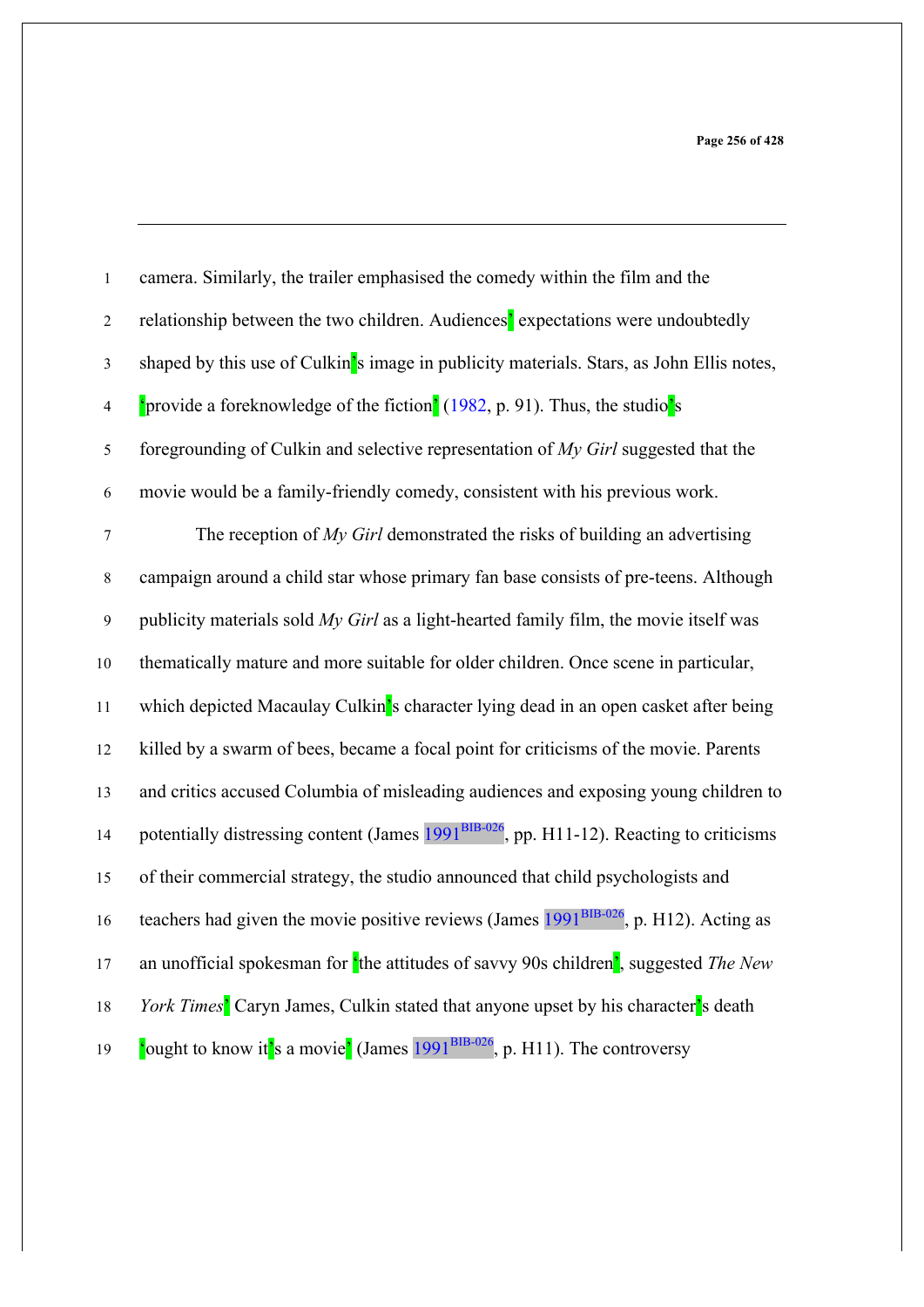| $\mathbf 1$      | surrounding My Girl formed part of a wider debate concerning what was appropriate                                         |
|------------------|---------------------------------------------------------------------------------------------------------------------------|
| $\overline{2}$   | subject matter for a family film and whether it was appropriate for studios to build                                      |
| $\mathfrak{Z}$   | children's awareness of more mature movies through the use of a child star.                                               |
| $\overline{4}$   | A slightly different set of concerns underpinned press coverage of Culkin's                                               |
| $\mathfrak s$    | involvement in <i>The Good Son</i> , an R-rated thriller. The role of <b>bad seed</b> ' Henry was                         |
| 6                | what Richard Dyer terms a <i>problematic</i> fit <sup>'</sup> (1979 <sup>BIB-010</sup> , pp. 146–9) for Culkin's star     |
| $\boldsymbol{7}$ | image. A number of senior studio personnel, including <i>The Good Son's</i> original                                      |
| $\,8\,$          | producer Lawrence Mark, allegedly objected to the boy's casting in the central role                                       |
| $\mathbf{9}$     | because they felt his <i>Home Alone</i> persona would make it difficult for audiences to                                  |
| $10\,$           | accept him in the role of a sociopathic child (Eller 1992 <sup>BIB-012</sup> , p. 1). Similarly,                          |
| 11               | <i>Variety</i> 's reviewer predicted complaints about casting [a] childhood icon as the                                   |
| 12               | embodiment of evil <sup>'</sup> (Lowry $1993^{BIB-032}$ ). Anticipating criticisms of the use of                          |
| 13               | Culkin's image in the advertising campaign for <i>The Good Son</i> , executive vice                                       |
| 14               | president of 20th Century Fox, Tom Sherak, explained to Variety, We do not want                                           |
| 15               | this to look like a comedy or family fare <sup>2</sup> (O <sup>2</sup> Steen 1993 <sup>BIB-041</sup> , p. 11). The studio |
| 16               | made a concerted effort to market the film as a thriller and, consistent with                                             |
| 17               | Hollywood's standpoint in this period, argued that parents should pay attention to the                                    |
| $18\,$           | R-rating (O'Steen 1993 <sup>BIB-041</sup> , p.11). Culkin's involvement in <i>The Good Son</i> was not                    |
| 19               | necessarily detrimental to its commercial prospects, however. At least one report                                         |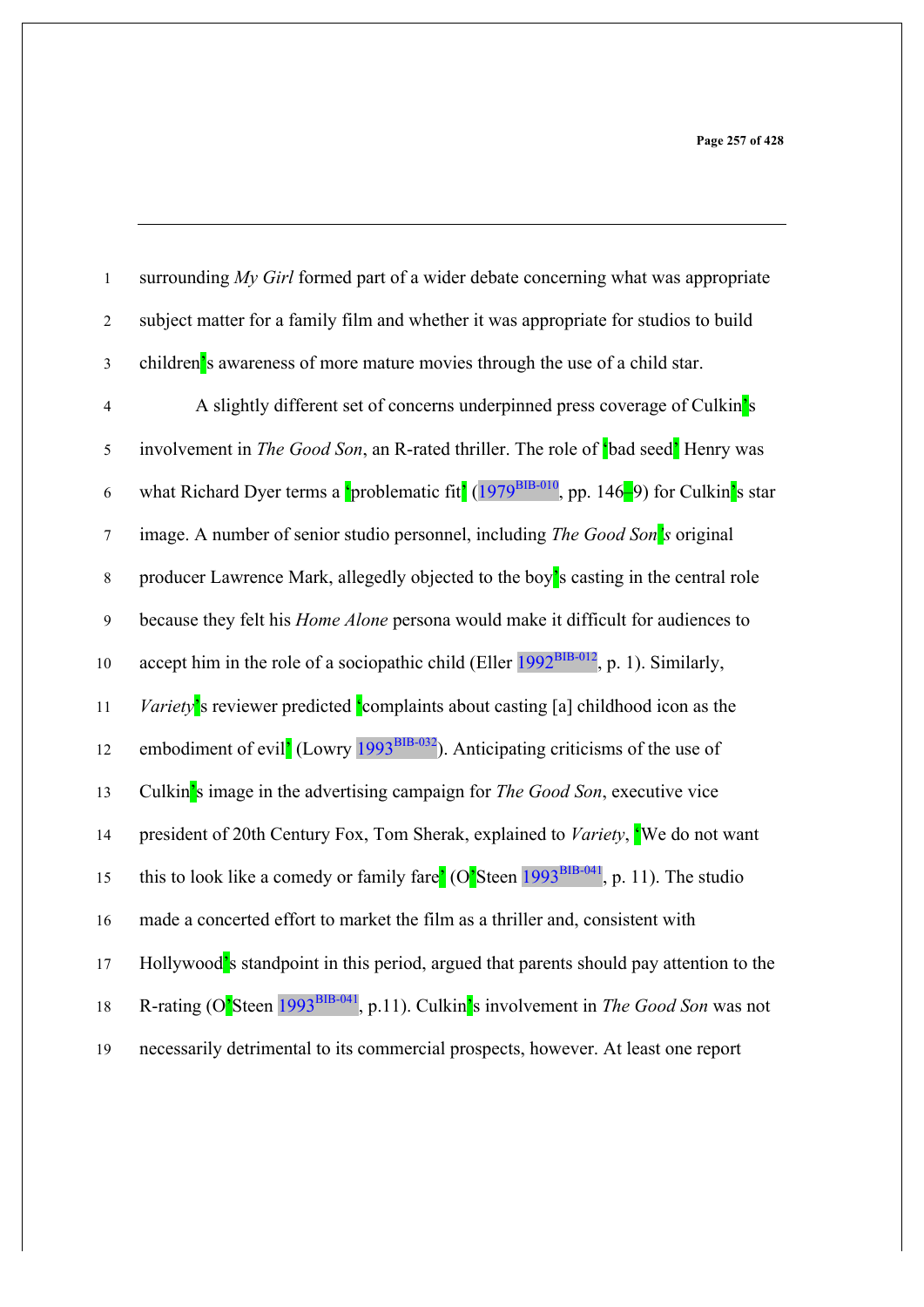| $\,1\,$          | suggested that a large number of parents had agreed to accompany their pre-teen                                                    |
|------------------|------------------------------------------------------------------------------------------------------------------------------------|
| $\boldsymbol{2}$ | children to the cinema so that they could watch the movie (Smith $1993^{BIB-047}$ ),                                               |
| $\mathfrak{Z}$   | suggesting that the boy's involvement had widened the film's audience.                                                             |
| $\overline{4}$   | The reception of The Good Son was clearly influenced by what Dyer describes                                                        |
| $\sqrt{5}$       | as 'a clash between two complex sign clusters, the star as image and the character as                                              |
| $\sqrt{6}$       | otherwise constructed <sup>2</sup> (1979, p. 147). Reactions to Culkin <sup>2</sup> s involvement in the                           |
| $\tau$           | movie focused primarily on whether he was an appropriate choice for the role of                                                    |
| $\,8\,$          | Henry. In some cases, his lack of suitability for the role was framed merely in terms                                              |
| $\mathbf{9}$     | of his limited ability as a dramatic actor. The Los Angeles Times' Kenneth Turan                                                   |
| $10\,$           | suggested that, despite Culkin's best efforts, he comes off more sullen and pouty than                                             |
| 11               | evil <sup>'</sup> and <sup>'</sup> can <sup>'</sup> t overcome the fact that he is simply miscast <sup>'</sup> (1993). A number of |
| 12               | reviewers proposed that Culkin's star image was so firmly established in audience                                                  |
| 13               | members' minds that it was difficult to disassociate the character of Henry from the                                               |
| 14               | child star's Home Alone persona. The Hollywood Reporter's David Kronke, for                                                        |
| 15               | instance, described the film as 'inadvertent camp' and argued that the character of                                                |
| 16               | Henry <b>pretty</b> much apes Culkin's behaviour in the <i>Home Alone</i> films, except in those                                   |
| 17               | it was considered cute <sup>2</sup> (1993). Similarly, <i>Variety</i> <sup>2</sup> s Brian Lowry argued that Culkin <sup>2</sup> s |
| 18               | performance relied on the same detachment as the <i>Home Alone</i> movies' (1993, p.                                               |
| 19               | 41). Such appraisals hinted at an uncomfortable relationship between the comic,                                                    |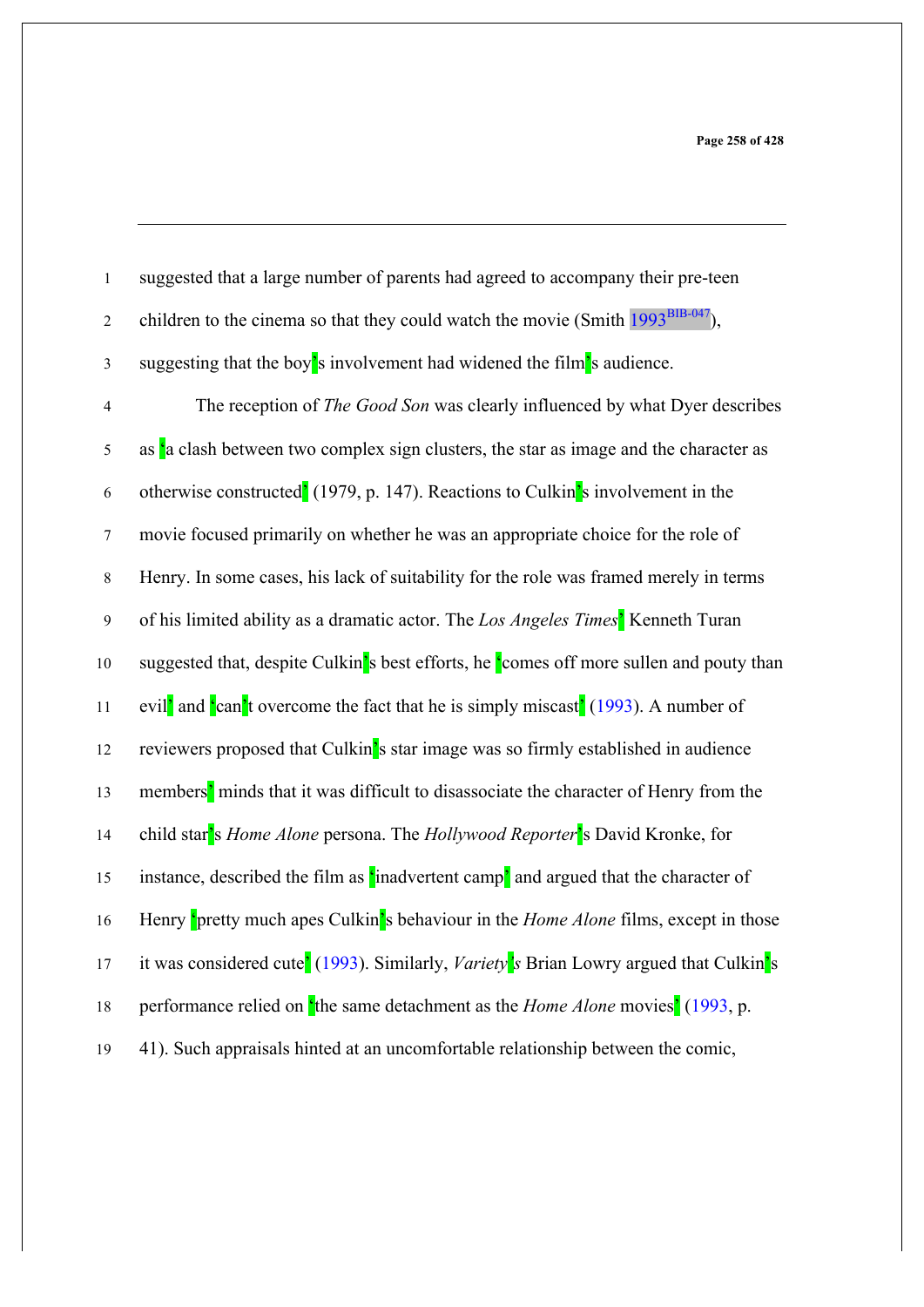| $\mathbf{1}$   | slapstick violence of the <i>Home Alone</i> films and the malicious, homicidal actions of                     |
|----------------|---------------------------------------------------------------------------------------------------------------|
| $\sqrt{2}$     | Henry in <i>The Good Son</i> . They also alluded to a potentially dark side to the character                  |
| $\mathfrak{Z}$ | traits that Culkin embodied as Kevin in <i>Home Alone</i> . Ultimately, these reviews                         |
| $\overline{4}$ | indicated that Culkin's cuteness, when presented alongside the mixture of comedy and                          |
| $\sqrt{5}$     | sentiment that characterised movies like <i>Home Alone</i> , was key to the popularity of his                 |
| 6              | star image. As a consequence, any attempts to move beyond his established image                               |
| $\tau$         | seemed unlikely to succeed.                                                                                   |
| $\,8\,$        | Suggesting a retreat from more challenging subject matter, all of Culkin's last                               |
| $\mathbf{9}$   | three film roles as a child star, Getting Even With Dad (Deutch 1994), The                                    |
| $10\,$         | Pagemaster (Johnston and Hunt 1994) and Richie Rich (Petrie 1994), traded heavily                             |
| 11             | on his <i>Home Alone</i> persona. As the <i>Los Angeles Times</i> <sup>'</sup> Lynn Smith bluntly stated,     |
| 12             | Anyone who was hoping that by now Macaulay Culkin would have outgrown the                                     |
| 13             | Home Alone character can forget it <sup>'</sup> (1994). The centrality of cuteness to Culkin's                |
| 14             | image and his appeal to audiences became increasingly evident in these films. Despite                         |
| 15             | the studios <sup>2</sup> attempts to conceal changes to Culkin <sup>2</sup> s physical appearance, by casting |
| 16             | tall adults in central roles and strategic use of editing and camera angles, the onset of                     |
| 17             | puberty undermined this fundamental element of his star image and his appeal to                               |
| 18             | audiences. The inclusion of somewhat awkward references to puberty and sex in both                            |
| 19             | Getting Even with Dad and Richie Rich further demonstrated the filmmakers' struggle                           |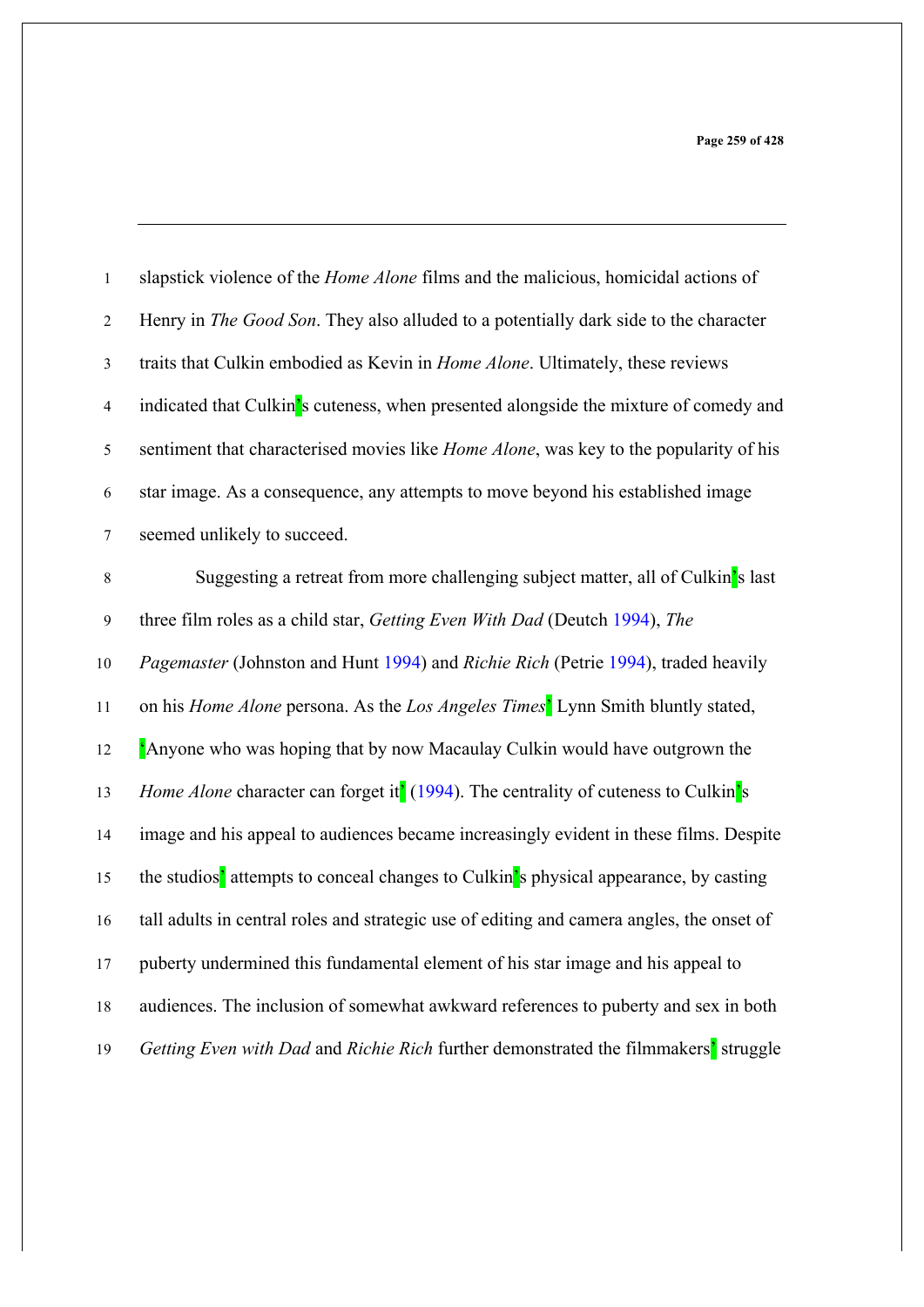|  | to address Culkin's shift from pre-teen to adolescent. Getting Even With Dad, The |  |  |
|--|-----------------------------------------------------------------------------------|--|--|
|  |                                                                                   |  |  |

- *Pagemaster* and *Richie Rich* also struggled to reconcile the growing tensions between
- Culkin's established on-screen persona and his rapidly changing off-screen image.

## 4 Construction and destruction of Culkin's star image

 The extensive coverage of Macaulay Culkin's career in newspapers and glossy magazines during the early 1990s not only helped to sustain the child star's career, but also stimulated sales of publications to a public eager for more details of his off- screen life. In many respects, press coverage of Culkin's life and career conformed to 9 the 'general image of stardom' identified by Richard Dyer, which portrays 'a version of the American dream, organised around the themes of consumption, success and 11 ordinariness<sup>'</sup> (1979<sup>BIB-010</sup>, p. 39). Initially, articles and images in a wide range of 12 publications focused on the message that Culkin was a  $\frac{1}{2}$  child, who lived an ordinary life, despite the fact that he had been a professional actor since an early age. 14 Stories of Culkin's ascent to fame and fortune were consistent with established myths of success and the American dream. Articles often noted that Culkin had grown up sharing a bedroom with six siblings, while his parents struggled to make ends meet via part-time work. Praise for Culkin's work ethic and ability to cope with the responsibility of being the star of *Home Alone* were seemingly compatible with this narrative of individual success through hard work. *People* magazine, for example,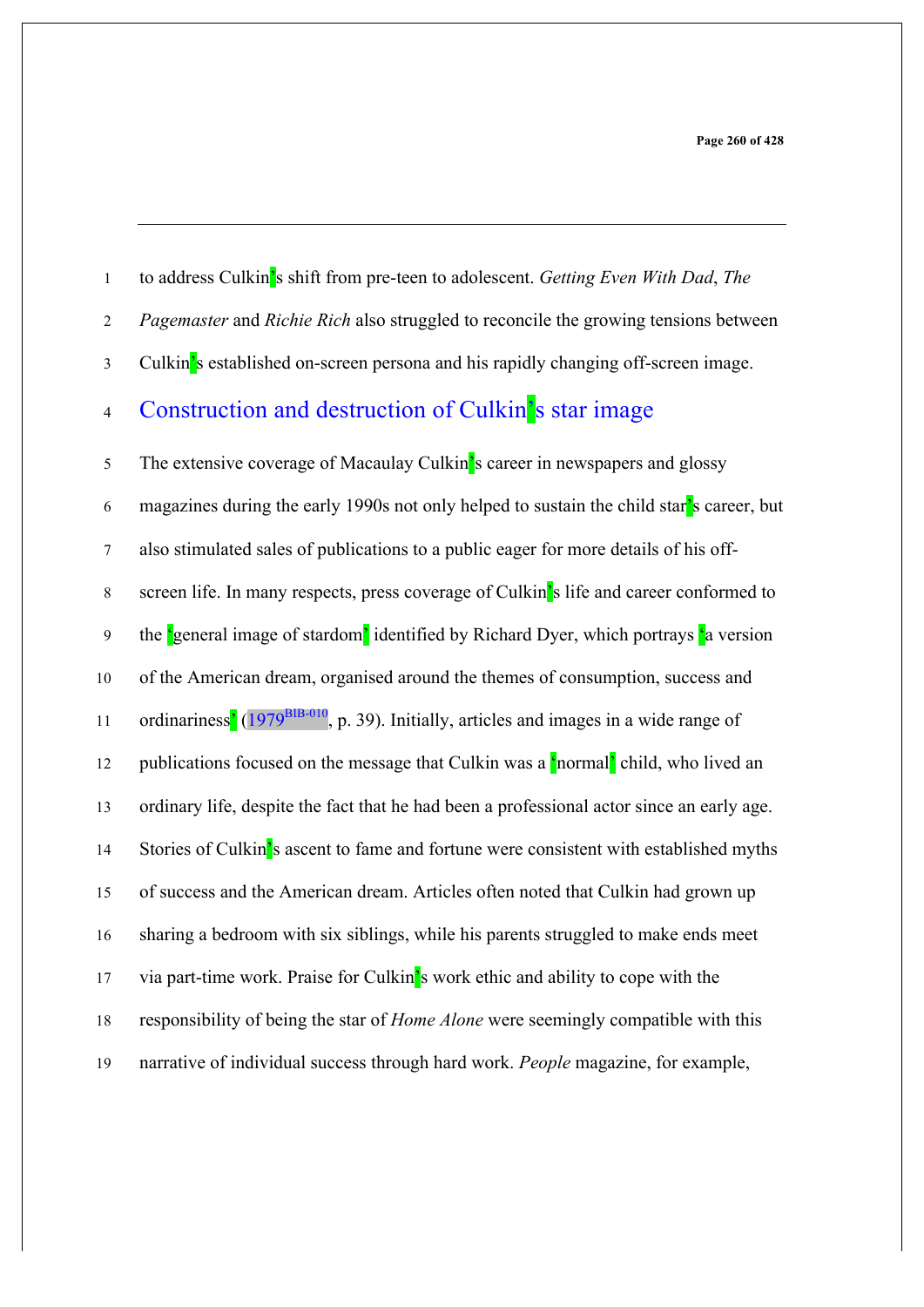| $\mathbf 1$      | highlighted Catherine O'Hara's observation that, 'He's a darling little guy who has                                                                |
|------------------|----------------------------------------------------------------------------------------------------------------------------------------------------|
| $\boldsymbol{2}$ | been acting since he was four, so he's very professional' (Allis 1990 <sup>BIB-002</sup> , p. 92). At                                              |
| $\mathfrak{Z}$   | the same time, however, the average American childhood was distanced from the                                                                      |
| $\overline{4}$   | world of work, creating an underlying tension between his supposed ordinariness and                                                                |
| 5                | his professionalism. Much of the publicity that followed sought to hold these elements                                                             |
| 6                | of Culkin's star image together.                                                                                                                   |
| $\boldsymbol{7}$ | The tension between Culkin's on-screen 'everykid' persona and his status as a                                                                      |
| $\,$ 8 $\,$      | millionaire celebrity was evident in many of the articles written about Culkin during                                                              |
| 9                | the early 1990s. In an attempt to confirm Culkin's normality, a cover article on The                                                               |
| 10               | World's Richest Kids' in <i>People</i> claimed that the child star was given a '\$5 a week                                                         |
| 11               | allowance <sup>2</sup> and <sup>'</sup> doesn <sup>2</sup> t get to flaunt <sup>2</sup> his money (Green 1992 <sup>BIB-020</sup> , p. 116). At the |
| 12               | same time, a large number of articles focused their attention on Culkin's exceptional                                                              |
| 13               | wealth and celebrity lifestyle. Following Home Alone's box-office success, Time                                                                    |
| 14               | magazine proclaimed, 'Now whatever Mack wants, Mack gets - video games, trips to                                                                   |
| 15               | Florida, multimillion dollar movie and merchandising deals <sup>7</sup> (Chua-Eoan 1991 <sup>BIB-006</sup> ,                                       |
| 16               | p. 82). This perspective was also offered in the glossy magazine coverage of Culkin's                                                              |
| 17               | brief, chaste relationship with pre-teen model and actress Laura Bundy, which                                                                      |
| $18\,$           | focused on the boy's wealth and the glamorous aspects of his increasingly atypical                                                                 |
| 19               | childhood. Photographs of the cute couple' attending various events alongside adult                                                                |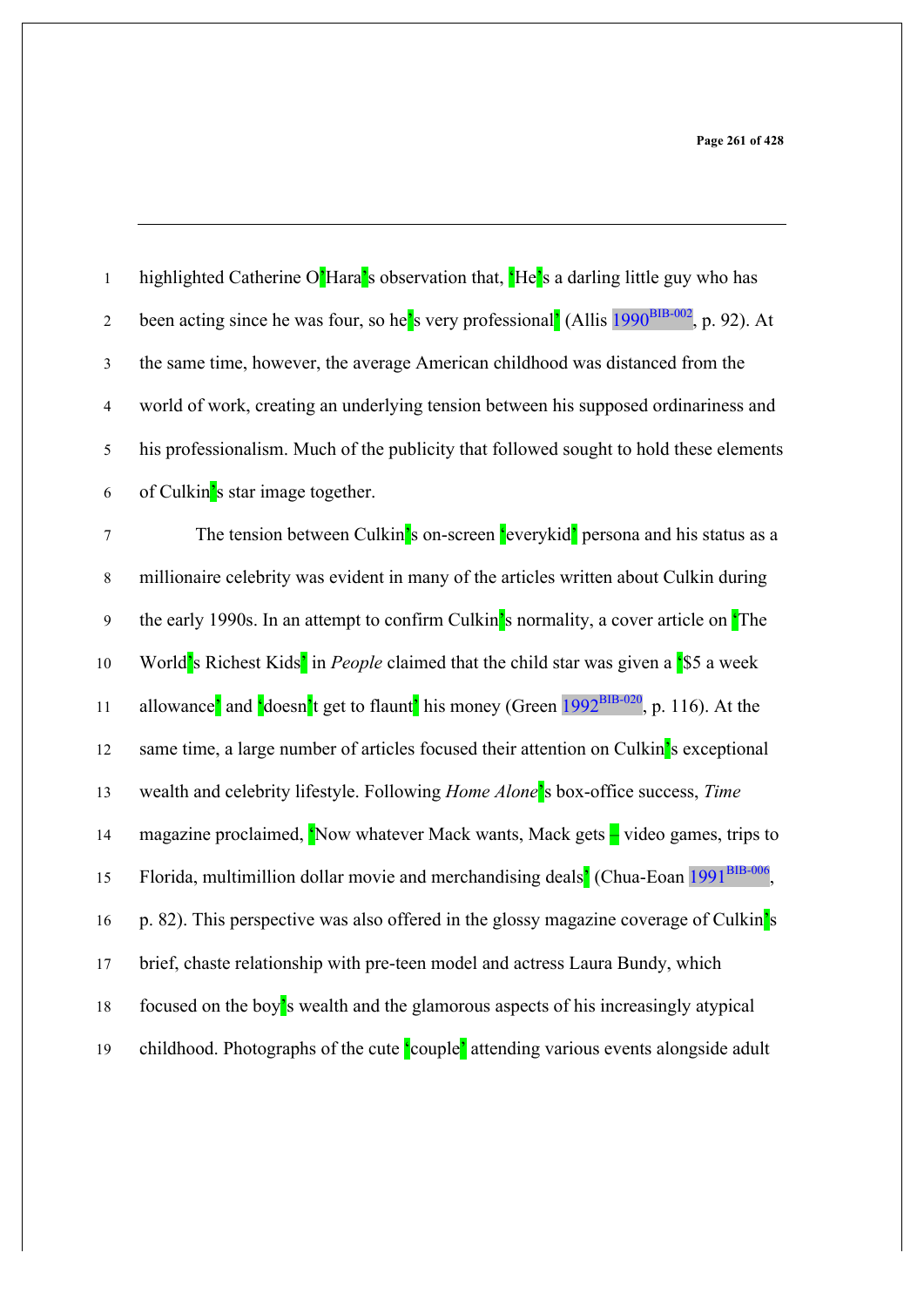| $\mathbf{1}$     | celebrities, such as a Manhattan Christmas bash <sup>2</sup> , and reports of grand <b>'</b> romantic <sup>2</sup> |
|------------------|--------------------------------------------------------------------------------------------------------------------|
| $\boldsymbol{2}$ | gestures, such as trips to Bundy's home in Kentucky to celebrate Halloween,                                        |
| $\mathfrak{Z}$   | limousine rides and various gifts, highlighted Culkin's wealth and the children's                                  |
| $\overline{4}$   | distance from the domestic sphere (Lipton $1992^{BIB-031}$ , p. 58; Fink $1992^{BIB-016}$ , p. 45).                |
| 5                | Thus, reports of Culkin's fame and commercial influence soon started to erode any                                  |
| 6                | impression of his normality.                                                                                       |
| $\boldsymbol{7}$ | Film stars' identities, as Marshall notes, 'are invested with conceptions of                                       |
| $\,$ 8 $\,$      | freedom, independence and individuality <sup>1</sup> (1997, p. 85). Culkin clearly demonstrated                    |
| 9                | these traits both on- and off-screen. These values are incompatible, however, with the                             |
| 10               | notion of children as dependent on adults and with idealised images of children as                                 |
| 11               | untainted by commerce. Moreover, Culkin's status as a minor amplified the                                          |
| 12               | seemingly contradictory attitudes expressed towards celebrities' lifestyles, which, as                             |
| 13               | Karen Sternheimer observes, reveal a central contradiction within American culture:                                |
| 14               | the coinciding desire for plenty and the lingering value placed on self-restraint <sup>2</sup> (2011,              |
| 15               | p. 12). As Culkin's fame and commercial status increased, articles focusing on his                                 |
| 16               | personal life became more critical of what was presented as excessive consumption                                  |
| 17               | and freedom, symptomatic of the lack of control that adults had over the young                                     |
| $18\,$           | millionaire. Following an alleged boast by Culkin that he could watch as much                                      |
| 19               | television as he wanted, People magazine published several letters condemning the                                  |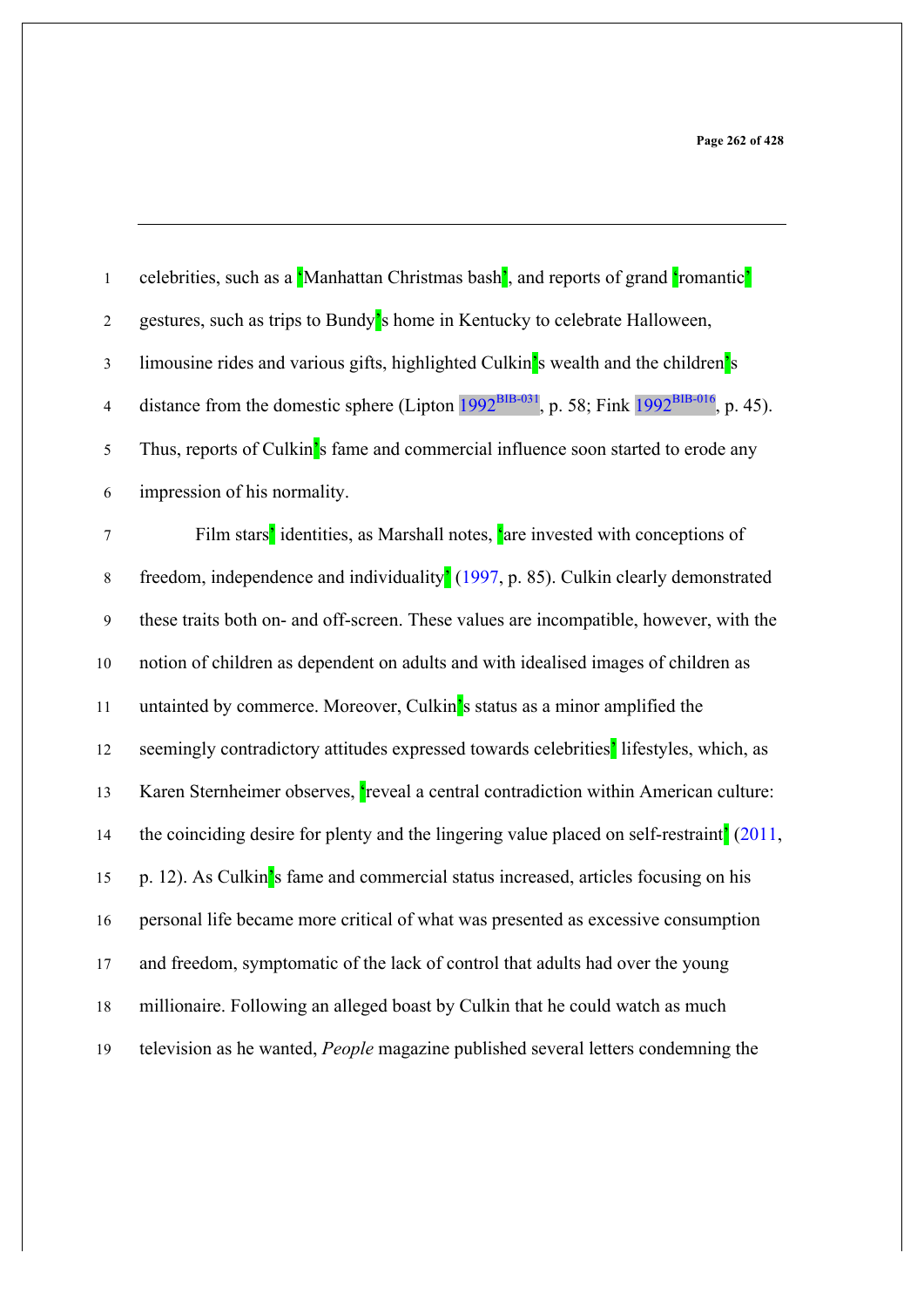| $\,1$            | boy and his parents. 'It's easy to see who is in control in that house,' proclaimed one    |
|------------------|--------------------------------------------------------------------------------------------|
| $\sqrt{2}$       | incredulous reader (Peronne $1992^{BIB-042}$ , p. 4). He used to be a precocious darling,  |
| $\mathfrak{Z}$   | another reader declared; He has now become a pompous, spoiled brat <sup>'</sup> (Kochiss   |
| $\overline{4}$   | $1992^{BIB-028}$ , p. 4). While ostensibly focused on Culkin's status as a role model, the |
| $\sqrt{5}$       | consternation expressed in these letters arguably alluded to a more general anxiety        |
| 6                | about submissive parenting and American children's excessive exposure to television.       |
| $\boldsymbol{7}$ | The perils of child stardom also became a subtext to press coverage of                     |
| $\,8\,$          | Culkin's friendship with Michael Jackson. Although US media outlets reported on            |
| $\mathbf{9}$     | Culkin's association with several former child stars, including Elizabeth Taylor, Liza     |
| $10\,$           | Minnelli and Brooke Shields, it was Culkin's close friendship with Jackson that            |
| 11               | became a particular source of fascination during the early 1990s. Stories of shopping      |
| 12               | sprees in Toys R Us, a vacation in Bermuda, visits to theme parks and numerous trips       |
| 13               | to Jackson's Neverland ranch provided plenty of material for glossy magazines and          |
| 14               | tabloid newspapers. Although publications often acknowledged the age gap between           |
| 15               | Culkin and thirty-something Jackson, they typically presented the relationship             |
| 16               | between the two as innocent and childlike. During this period, suggests Amy Billone,       |
| $17$             | <b>Solution</b> 's attachment to the character of Peter Pan and his celebration of eternal |
| $18\,$           | childhood' allowed him to sustain the fame he first experienced as a child star (2012,     |
| 19               | p. 46). From August 1993 onwards, following highly publicised allegations that             |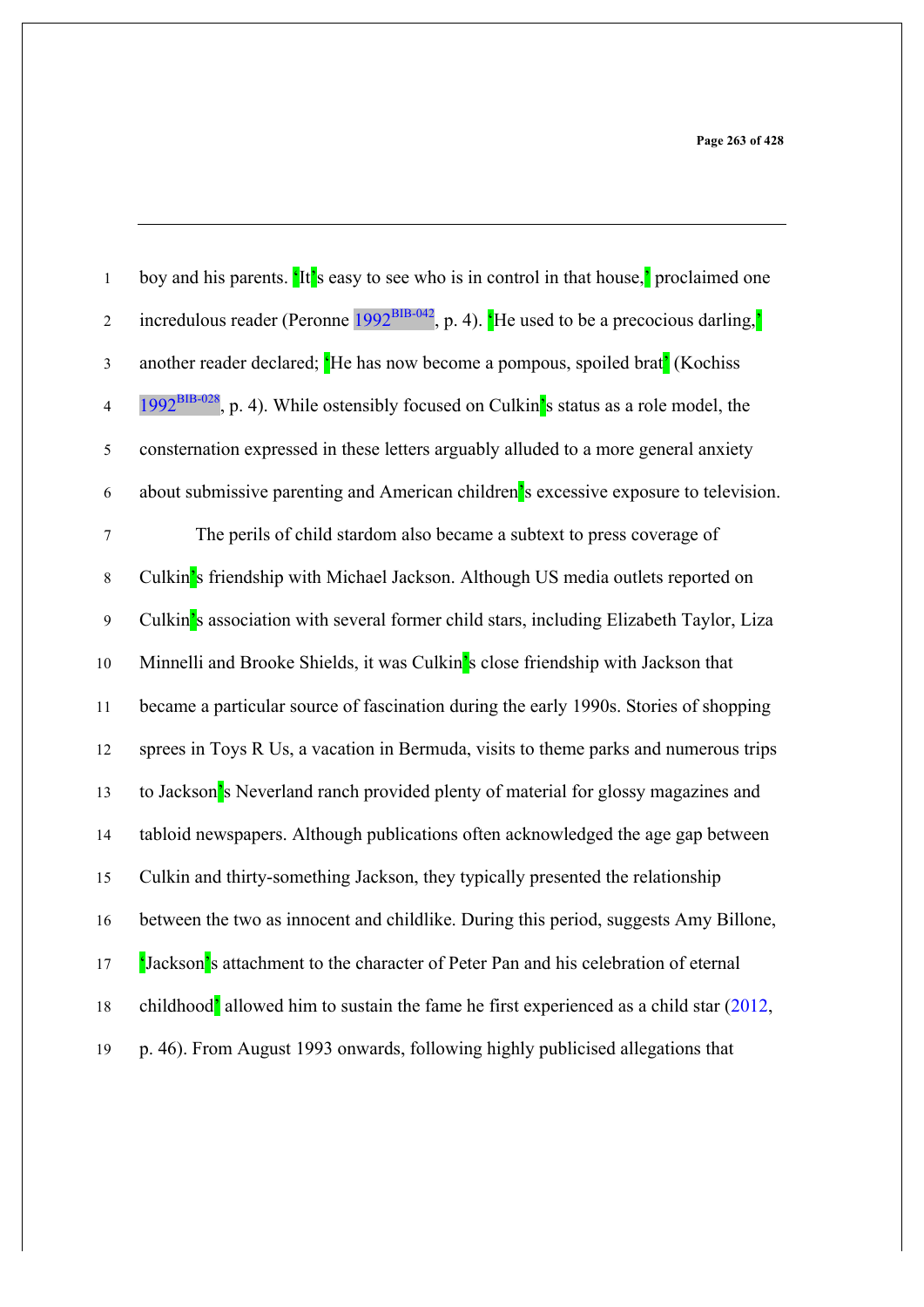| $\mathbf{1}$   | Jackson had abused 13-year-old Evan Chandler, the press became more cautious in                                    |
|----------------|--------------------------------------------------------------------------------------------------------------------|
| $\sqrt{2}$     | their reporting on the pop star's friendship with Culkin. Despite Culkin's public                                  |
| $\mathfrak{Z}$ | declarations that nothing inappropriate had occurred during his sleepovers' at                                     |
| $\overline{4}$ | Jackson's Neverland ranch, the mere spectre of child abuse cast Jackson's relationship                             |
| $\sqrt{5}$     | with Culkin in a new light. The press also began to present Jackson's lifestyle as a                               |
| $\sqrt{6}$     | warning of what the future could hold for Culkin if steps were not taken to lessen the                             |
| $\overline{7}$ | impact of his fame and fortune.                                                                                    |
| $\,8\,$        | Given the press' interest in Michael Jackson's dysfunctional childhood and                                         |
| $\overline{9}$ | relationship with his father, it was perhaps unsurprising when Macaulay Culkin's                                   |
| $10\,$         | father came under increased scrutiny. Christopher Kit <sup>'</sup> Culkin was the driving force                    |
| 11             | behind his son's career and the Hollywood trade press often referred to his reputation                             |
| 12             | as a tough negotiator. From 1989 onwards, Kit Culkin managed his son's career full-                                |
| 13             | time and was therefore entitled to ten per cent of his earnings (Schneider 1993 <sup>BIB-046</sup>                 |
| 14             | p. 48). In November 1993, <i>Variety</i> published a major story entitled Kit Culkin                               |
| 15             | Orchestrates Nutcracker Nightmare <sup>2</sup> , which accused Culkin <sup>2</sup> s father of creative            |
| 16             | interference and of using his child as a bargaining tool (Fleming 1993 <sup>BIB-017</sup> , p. 2).                 |
| 17             | Cover stories in New York magazine and People followed, bringing accusations of Kit                                |
| $18\,$         | Culkin's controlling nature and alleged exploitation of his son to a wider audience                                |
| 19             | (Dubner 1993 <sup>BIB-009</sup> ; Schneider 1993 <sup>BIB-046</sup> ). Interestingly, these stories did not have a |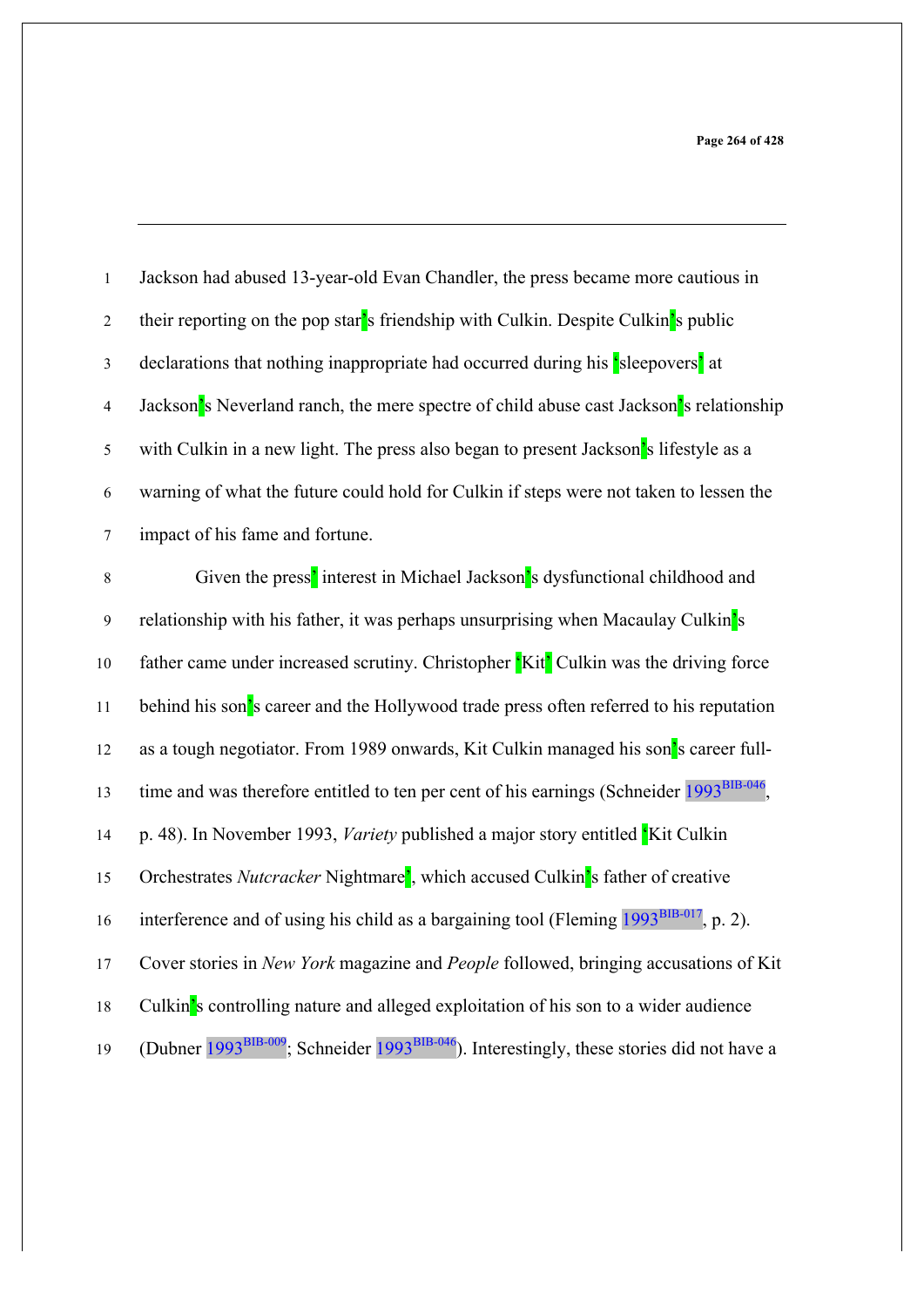negative impact on industry perceptions of the child star. *People*'s Karen Schneider, 2 for instance, suggested, 'No one, no matter how angry, blames Macaulay himself for the backlash<sup>'</sup> (Schneider  $1993<sup>BIB-046</sup>$ , p. 46). Through their evocation of the image of the pushy stage parent, such reports seemed to endear the child star more to adults. Consequently, Kit Culkin was increasingly viewed by audiences as, in the words of one *People* reader, 'an overzealous control freak who is trying to live out his own lost z celebrity through his son<sup>'</sup> (Thompson  $1994<sup>BIB-053</sup>$ , p. 13).

# An 'ageing child star'

9 While the decline of Culkin's career seems to fit neatly within the narrative of the curse of the child star', it would be a mistake to view this trajectory as preordained. 11 Culkin was able to build a 'brand' through a reliance on what Barry King has dubbed 12 'personification' whereby 'the range of the actor is limited to parts consonant with his or her personality' (1985, p. 30). This approach relied heavily on attempts to regulate Culkin's image by his management team and the studios. As has been illustrated, his stardom was firmly tied to the family-film genre and a persona based on his character from *Home Alone*. This connection was reinforced via various efforts to utilise his star image and notoriety for commercial gain. While child stars had, to varying extents, been implicated in promoting conspicuous consumption in the past, Culkin's fame coincided with a growing interest in children as consumers and increases in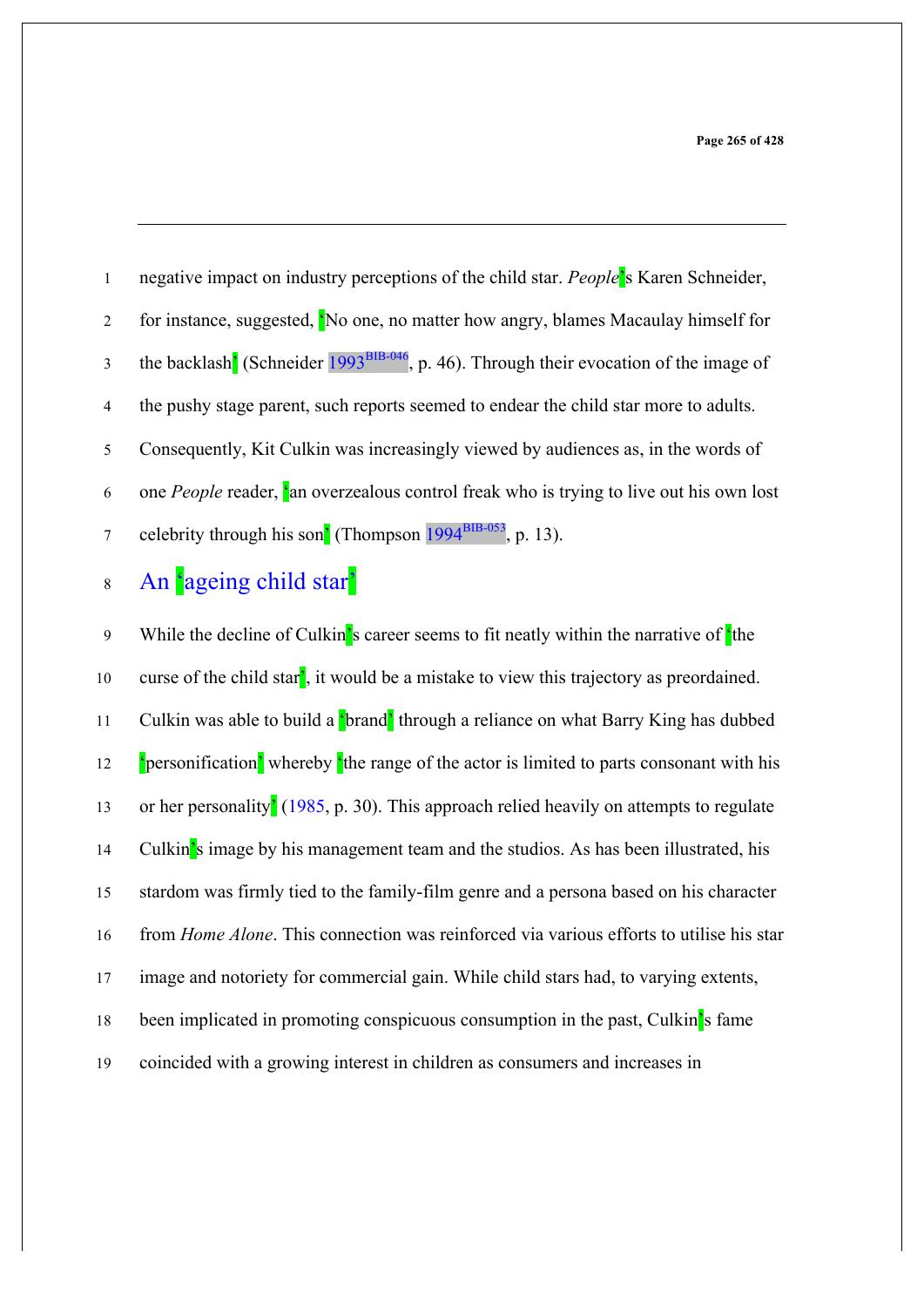| $\mathbf{1}$     | specifically child-oriented marketing. Media commentators and, no doubt, parents                                                            |
|------------------|---------------------------------------------------------------------------------------------------------------------------------------------|
| $\overline{2}$   | questioned the ethics of exploiting Culkin's notoriety and children's desire to emulate                                                     |
| $\mathfrak{Z}$   | his lifestyle, their concerns occurring against a backdrop of wider debates on                                                              |
| $\overline{4}$   | marketing to children. Negative responses to Culkin's role in endorsing products                                                            |
| 5                | hinted at anxieties concerning their influence over their own children and                                                                  |
| $\boldsymbol{6}$ | corporations <sup>2</sup> attempts to shape children into consumers from an early age. In spite of                                          |
| $\tau$           | attempts to broaden Culkin's appeal and demonstrate his abilities as an actor, most                                                         |
| $\,8\,$          | notably via The Good Son, separating the child star from his reputation as a performer                                                      |
| $\mathbf{9}$     | in family-friendly comedies proved to be a difficult enterprise.                                                                            |
| $10\,$           | Culkin later confirmed that pressures caused by his family life and his lack of                                                             |
| $11\,$           | interest in making more family films were the primary drivers in his decision to                                                            |
| 12               | suspend his career as an actor in 1994. The failure to develop Macaulay Culkin's on-                                                        |
| 13               | screen persona, to accommodate shifts in his off-screen image or physical appearance,                                                       |
| 14               | was nonetheless a major factor in the decline of his childhood acting career. In a                                                          |
| 15               | review of Richie Rich, Culkin's last film as a child star, the Hollywood Reporter noted                                                     |
| 16               | that the 14-year-old was $\frac{1}{2}$ finding [it] tough to still play $\frac{1}{2}$ while $\frac{1}{2}$ while $\frac{1}{2}$ in the greasy |
| 17               | throes of adolescence' and was 'getting a tad long in the tooth for the role he was born                                                    |
| $18\,$           | to play <sup>2</sup> (1994). Similarly, <i>Daily Variety</i> <sup>2</sup> s reviewer referred to his <sup>2</sup> fading                    |
| 19               | superstardom <sup>2</sup> and attributed this decline primarily to his status as an <b>'aging child</b>                                     |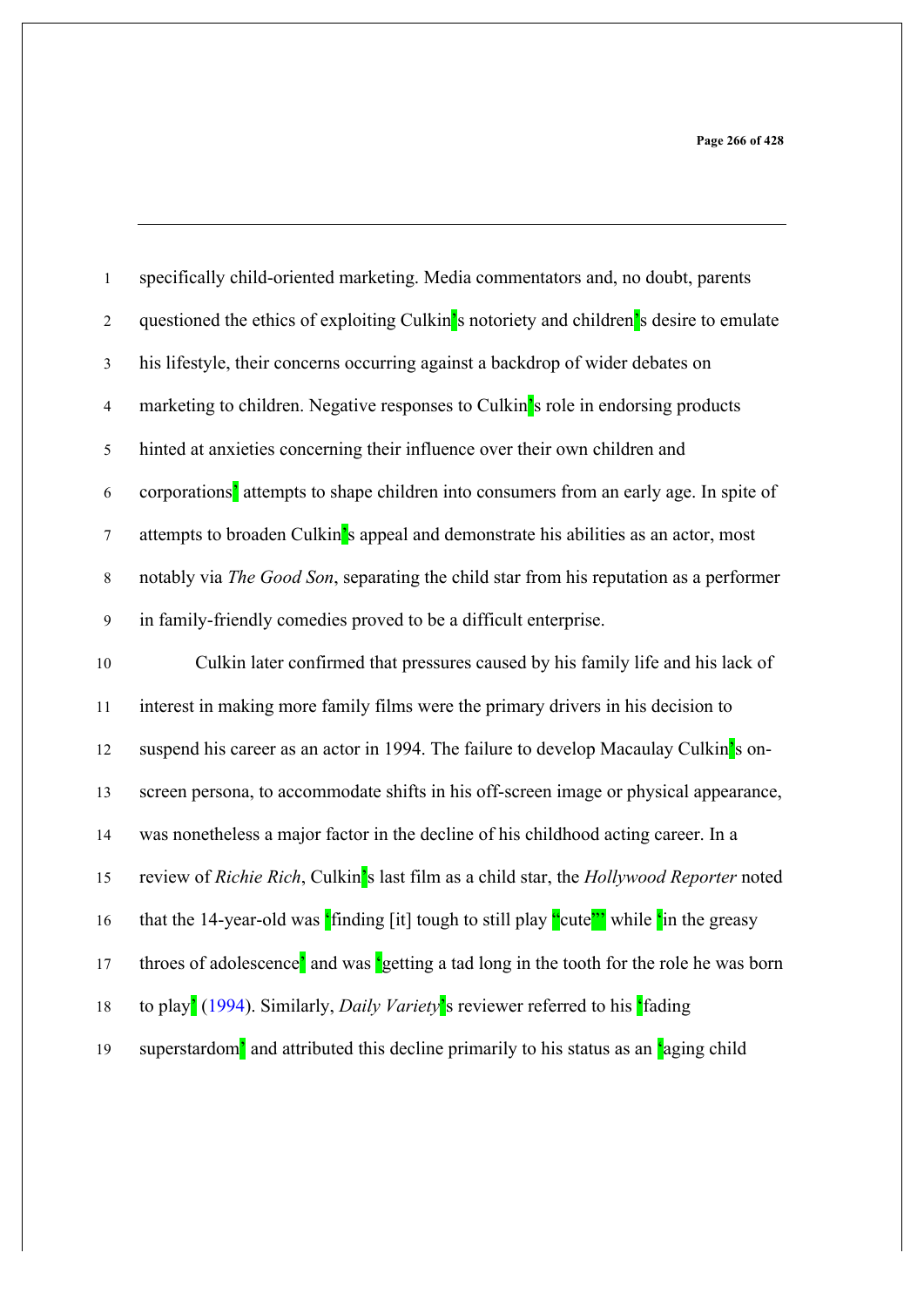star' and  $\frac{\epsilon}{\text{his}}$  limitations as an actor' (Leydon 1994<sup>BIB-030</sup>). Physically no longer able 2 to offer the 'cute' image audiences had come to associate with 'Macaulay Culkin' and 3 his lack of developed acting skills meant that he was unable to meet the expectations 4 of critics, and the contradictions in his star image became increasingly exposed.

5 The  $\frac{1}{2}$  The  $\frac{1}{2}$  The  $\frac{1}{2}$  The curse of child stardom<sup>'</sup>, argues O<sup>'</sup>Connor, serves to promote 'the idea of childhood as a private, family-oriented time of life separate from the adult 7 world of work and responsibility<sup>2</sup> (2008, p. 75). Early press coverage of Culkin<sup>'</sup>s career and off-screen life often attempted to reconcile this contradiction, no doubt to the delight of Culkin's management team and publicists. As the 1990s wore on, however, magazine and newspaper reports focused much more on the unusual aspects 11 of the boy's life and the dangers posed by his behaviour. The fascination with fallen 12 child stars, adds  $O<sup>3</sup>$  Connor, can <sup>t</sup> be seen as a reaction against the more generalised fear that children today are becoming too powerful, too knowing, and are growing up too fast' (ibid., p. 75). Through evocation of the concept of 'sheltered innocence', argues Gary Cross, adults can convince themselves that threats to this ideal of childhood originate from outside the home and the family (2004, p. 14). In this way, 17 reactions to Culkin's alleged misbehaviour provided an outlet for more general anxieties about contemporary childhood. The powerful contradiction at the heart of child stardom, however, is that while adult audiences express pity and hostility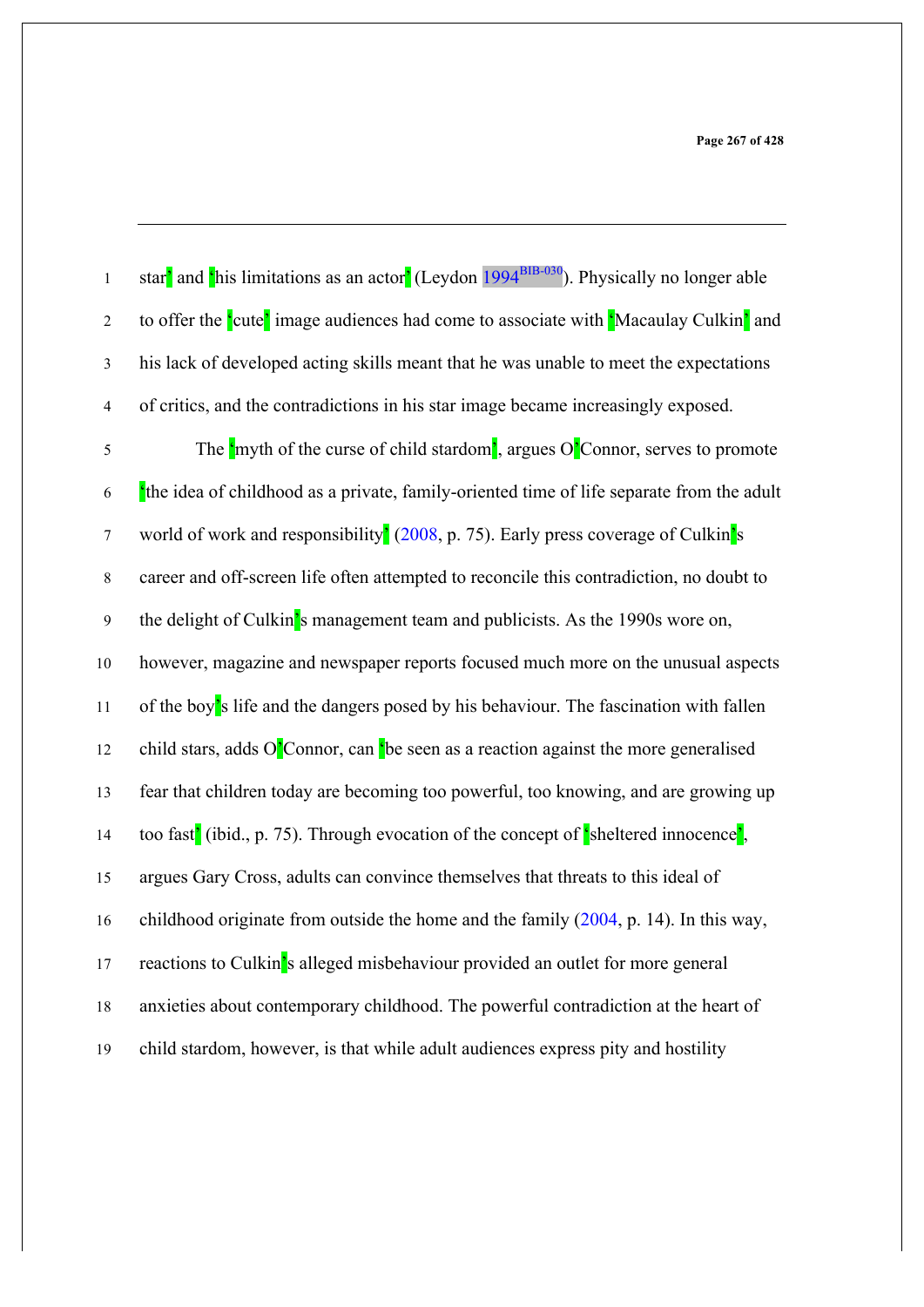|                | $\mathbf{1}$            | towards child stars, they are often complicit in the manufacture of these young                  |
|----------------|-------------------------|--------------------------------------------------------------------------------------------------|
|                | $\overline{2}$          | celebrities. Child stars are often perceived as melancholy, sacrificial figures,'                |
|                | 3                       | suggests Jacqueline Warwick, 'with audiences lamenting the "normal" childhoods lost              |
|                | $\overline{\mathbf{4}}$ | even as they devour the manufactured childhoods offered <sup>'</sup> (2012, p. 252). As Culkin's |
|                | 5                       | career illustrates, while they are often called upon to present idealised representations        |
|                | 6                       | of 'normal' childhood on-screen, due to their engagement in commercial and public                |
|                | $\tau$                  | spheres, child stars will always struggle to conform to this image.                              |
|                | 8                       | References                                                                                       |
| <b>BIB-001</b> |                         | Allen, R.C., 1999. Home Alone Together: Hollywood and the family film. In:                       |
|                | $10\,$                  | Richard Maltby and Melvyn Stokes (eds.), Identifying Hollywood's Audiences.                      |
|                | $11\,$                  | London: BFI, pp. 109-34.                                                                         |
| <b>BIB-002</b> |                         | Allis, T., 1990. Success Finds Catherine O'Hara. People, 24 December: 92.                        |
| <b>BIB-003</b> |                         | Archerd, A., 1993. Just for Variety. Daily Variety, 24 September. Available from:                |
|                | 14                      | LexisNexis Academic database [accessed 12 October 2015].                                         |
| <b>BIB-004</b> |                         | Billone, A.C., 2012. Sentenced to Neverland: Michael Jackson, Peter Pan and Queer                |
|                | 16                      | Futility. In: Christopher R. Smit (ed.), Michael Jackson: Grasping the                           |
|                | 17                      | Spectacle. Farnham: Ashgate, pp. 39-50.                                                          |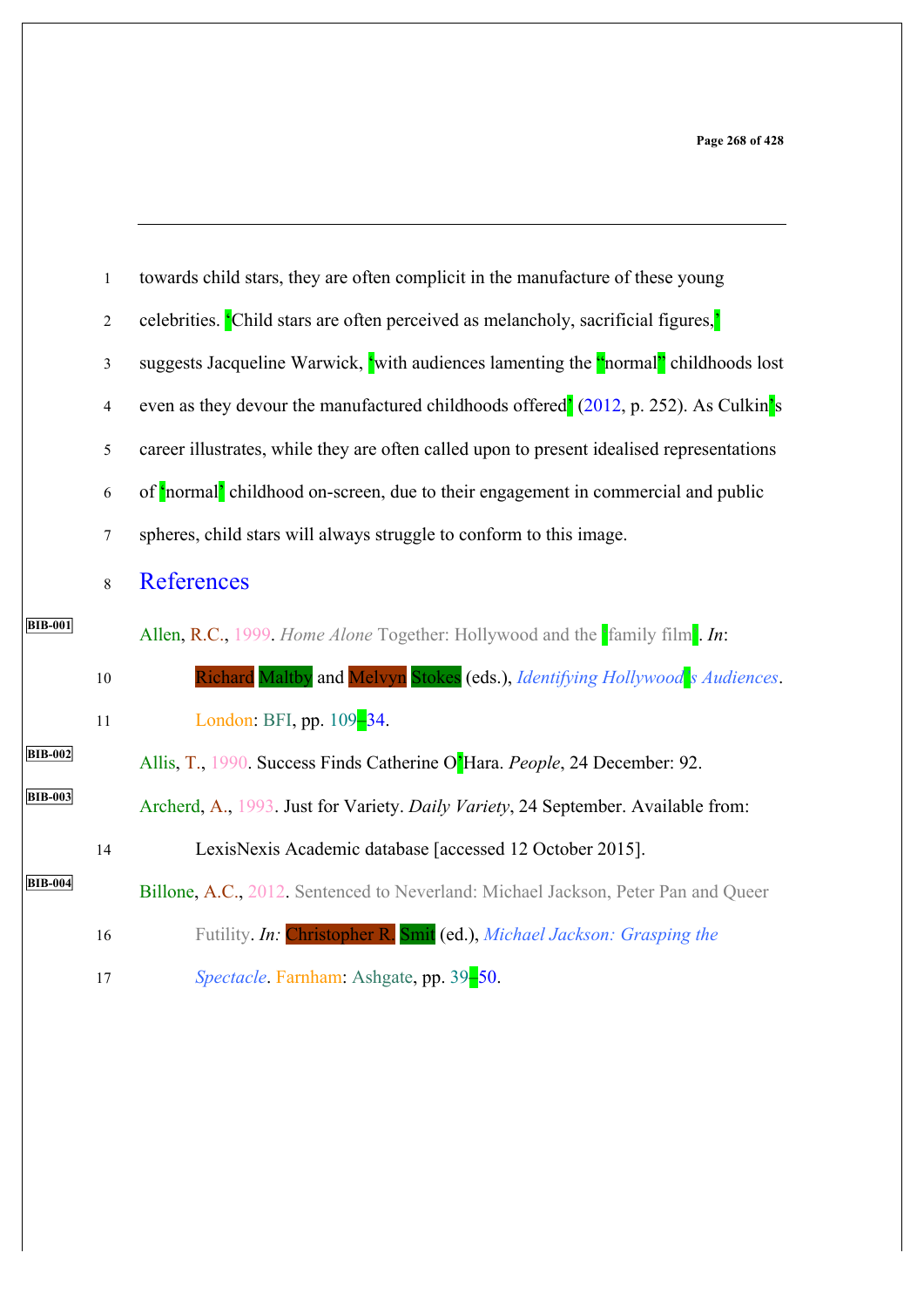| <b>BIB-005</b> |                | Busch, A., 1992. Culkin managers are a tough sell to advertisers. The Hollywood    |
|----------------|----------------|------------------------------------------------------------------------------------|
|                | $\sqrt{2}$     | Reporter, 11 March. Available from: LexisNexis Academic database                   |
|                | $\mathfrak{Z}$ | [accessed 12 October 2015].                                                        |
| <b>BIB-006</b> |                | Chua-Eoan, H., 1991. At Home, But Not Alone. Time, 9 December: 82-3.               |
| <b>BIB-007</b> |                | Cross, G., 1997. Kids Stuff: Toys and the Changing World of American Childhood.    |
|                | 6              | Cambridge, MA: Harvard University Press.                                           |
| <b>BIB-008</b> |                | Cross, G., 2004. The Cute and the Cool: Wondrous Innocence and Modern American     |
|                | $\,8\,$        | Children's Culture. New York. Oxford University Press.                             |
| <b>BIB-009</b> |                | Dubner, S.J., 1993. My Art Belongs to Daddy. New York, 29 November: 52-7.          |
| <b>BIB-010</b> |                | Dyer, R., 1979. Stars. London: British Film Institute.                             |
| <b>BIB-011</b> |                | Dyer, R., 1986. Heavenly Bodies: Film Stars and Society. New York: St Martin's     |
|                | 12             | Press.                                                                             |
| <b>BIB-012</b> |                | Eller, C., 1992. Culkin's dad sacks Mark, Daily Variety, 3 December 1.             |
| <b>BIB-013</b> |                | Elliott, S., 1992. New Tactics On Celebrity Endorsement, The New York Times, 3     |
|                | 15             | April: D5.                                                                         |
| <b>BIB-014</b> |                | Ellis, J., 1982. Visible Fictions: Cinema, Television, Video. New York. Routledge. |
| <b>BIB-015</b> |                | Evans, G., 1992. At The Court of King Culkin. Daily Mail, 4 December: 50-1.        |
| <b>BIB-016</b> |                | Fink, M., 1992. The Insider. People, 16 November: 45.                              |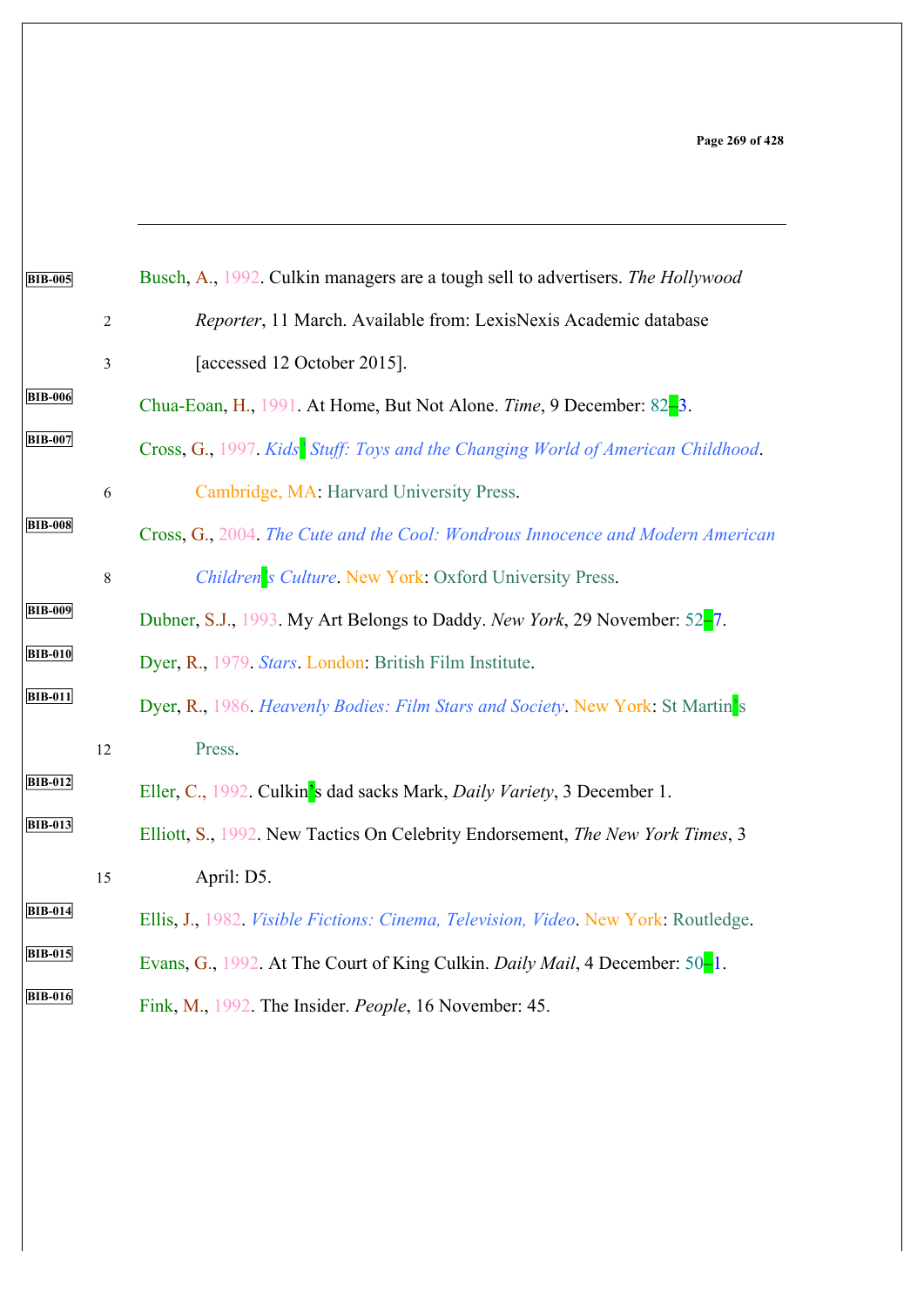| <b>BIB-017</b> |                | Fleming, M., 1993. Kit Culkin Orchestrates Nutcracker Nightmare. Variety, 8        |
|----------------|----------------|------------------------------------------------------------------------------------|
|                | $\overline{2}$ | November: 2.                                                                       |
| <b>BIB-018</b> |                | Getting Even With Dad, 1994. Film. Directed by Howard Deutch. USA: Metro-          |
|                | $\overline{4}$ | Goldwyn-Mayer.                                                                     |
| <b>BIB-019</b> |                | Gliatto, T., 1990. Running Away with the Box Office by Staying <i>Home Alone</i> . |
|                | 6              | <i>People</i> , 17 December: 127-30.                                               |
| <b>BIB-020</b> |                | Green, M., 1992. Silver Spoons. People, 5 October: 106-16.                         |
| <b>BIB-021</b> |                | Hicks, C., 1996. The only things that aren't fake are you, me and Sprite. Metro:   |
|                | 9              | Media & Education Magazine, No. 106: $71-82$ .                                     |
| <b>BIB-022</b> |                | Hollywood Reporter, 1994. Richie Rich. Hollywood Reporter, 21 December.            |
|                | 11             | Available from: LexisNexis Academic database [accessed 12 October 2015].           |
| <b>BIB-023</b> |                | Home Alone, 1990. Film. Directed by Chris Columbus. USA: 20th Century Fox.         |
| <b>BIB-024</b> |                | Home Alone 2: Lost in New York, 1992. Film. Directed by Chris Columbus. USA:       |
|                | 14             | 20th Century Fox.                                                                  |
| <b>BIB-025</b> |                | Horovitz, B., 1992. New Twist in Tie-Ins: <i>Home Alone 2</i> May Redefine         |
|                | 16             | Merchandising. Los Angeles Times, 12 November. Available from:                     |
|                | 17             | http://articles.latimes.com/1992-11-12/business/fi-433 1 merchandising-            |
|                | 18             | empire [accessed 12 October 2015].                                                 |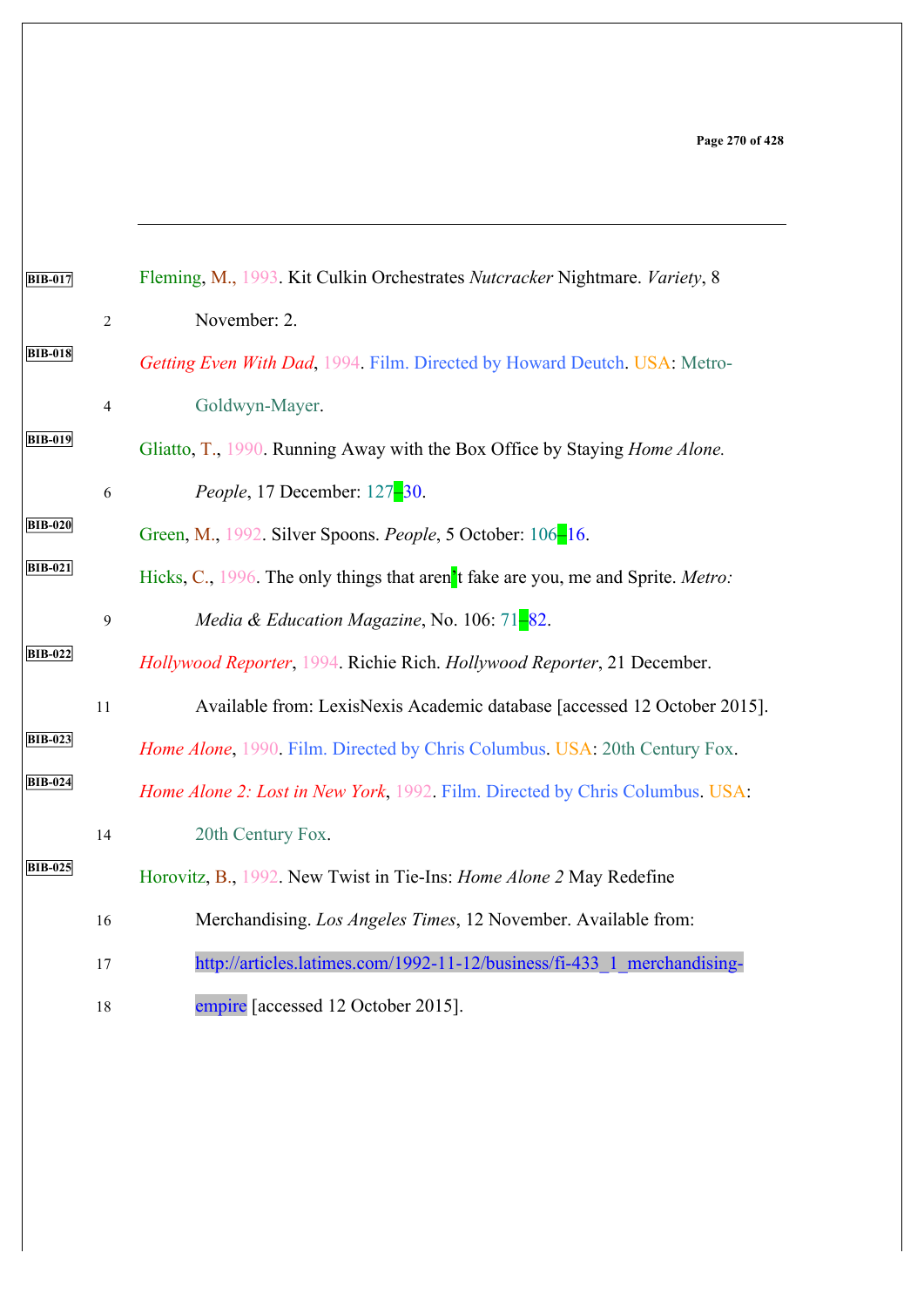| <b>BIB-026</b> |                | James, C., 1991. Reality Comes with the Popcorn. The New York Times, 1 December:      |
|----------------|----------------|---------------------------------------------------------------------------------------|
|                | $\overline{2}$ | $H11 - 12.$                                                                           |
| <b>BIB-027</b> |                | King, B., 1985. Articulating Stardom. Screen, 26 (5): 27-51.                          |
| <b>BIB-028</b> |                | Kochiss, I., 1992. Mail: Macaulay Culkin. People, 14 December: 4.                     |
| <b>BIB-029</b> |                | Kronke, D., 1993. The Good Son. Hollywood Reporter, 20 September. Available           |
|                | 6              | from: LexisNexis Academic database [accessed 12 October 2015].                        |
| <b>BIB-030</b> |                | Leydon, J., 1994. Richie Rich. Daily Variety, 21 December. Available from:            |
|                | $8\,$          | LexisNexis Academic database [accessed 12 October 2015].                              |
| <b>BIB-031</b> |                | Lipton, M., 1992. Up Front. People, 23 November: 58.                                  |
| <b>BIB-032</b> |                | Lowry, B., 1993. The Good Son. Daily Variety, 20 September: 40-1.                     |
| <b>BIB-033</b> |                | Lury, K., 2010. The Child in Film: Tears, Fears and Fairy Tales. London: I.B. Tauris. |
| <b>BIB-034</b> |                | Marshall, P.D., 1997. Celebrity and Power: Fame in Contemporary Culture.              |
|                | 13             | Minneapolis: University of Minnesota Press.                                           |
| <b>BIB-035</b> |                | McCracken, G., 2005. Culture and Consumption II: Markets, Meaning, and Brand          |
|                | 15             | Management. Bloomington. Indiana University Press.                                    |
| <b>BIB-036</b> |                | McDonald, P., 2013. Hollywood Stardom. Malden: Wiley-Blackwell.                       |
| <b>BIB-037</b> |                | My Girl, 1991. Film. Directed by Howard Zieff. USA: Columbia Pictures.                |
| <b>BIB-038</b> |                | Newsweek, 1992. Overheard. Newsweek, 30 March: 23.                                    |
| <b>BIB-039</b> |                | O'Connor, J., 2008. The Cultural Significance of the Child Star. London. Routledge.   |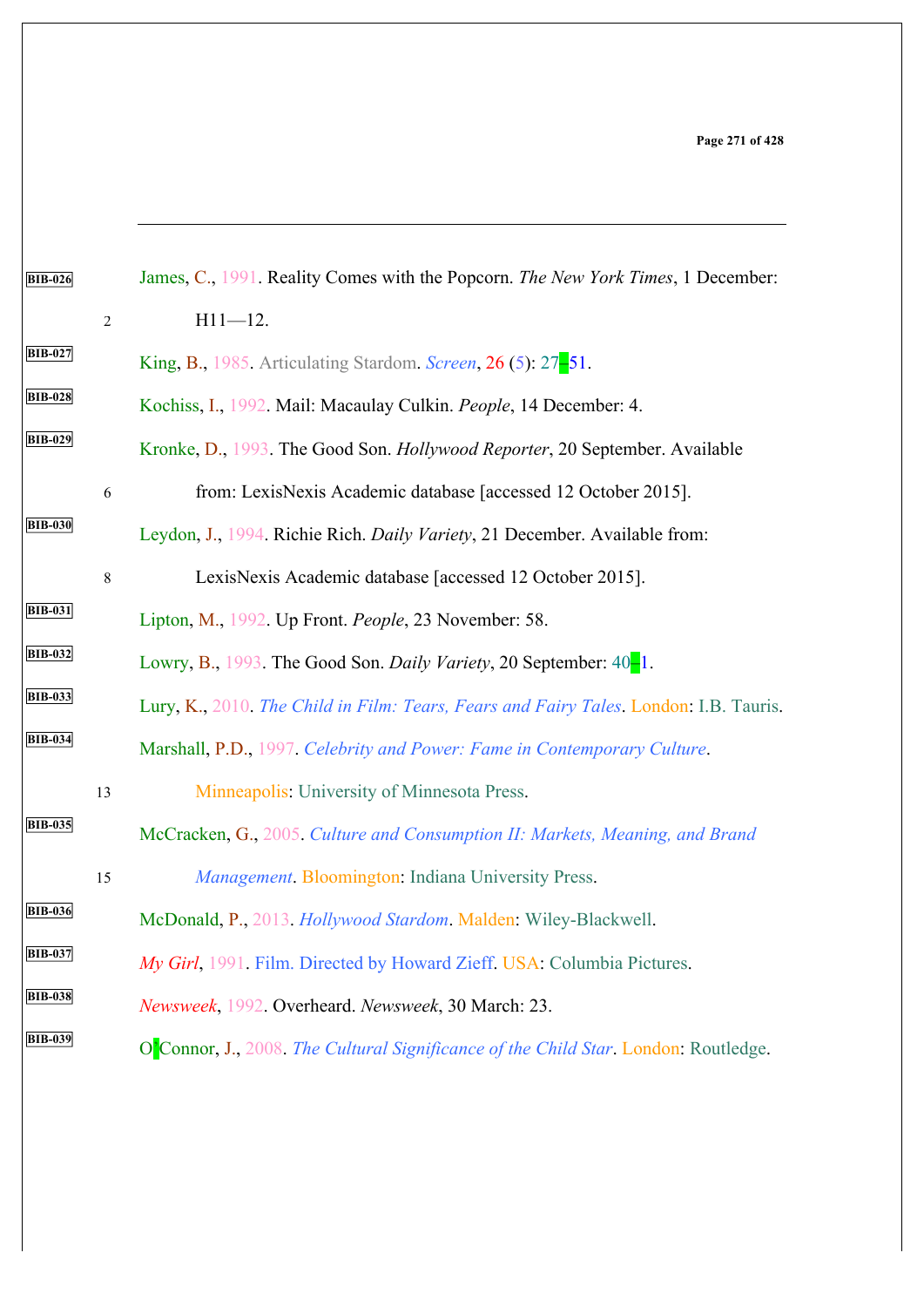| <b>BIB-040</b> |                | O'Connor, J., 2011. From Jackie Coogan to Michael Jackson: what child stars can tell |
|----------------|----------------|--------------------------------------------------------------------------------------|
|                | $\overline{2}$ | us about ideologies of childhood. Journal of Children and Media, $5(3)$ : 284        |
|                | $\overline{3}$ | 97.                                                                                  |
| <b>BIB-041</b> |                | O'Steen, K., 1993. Good Son sees rough marketing ride, Variety, 27 September: 11.    |
| <b>BIB-042</b> |                | Peronne, M., 1992. Mail: Macaulay Culkin. People, 14 December: 4.                    |
| <b>BIB-043</b> |                | Richie Rich, 1994 Film. Directed by Donald Petrie. USA: Warner Bros. Family          |
|                | $\tau$         | Entertainment.                                                                       |
| <b>BIB-044</b> |                | Rocket Gibraltar, 1988. Film. Directed by Daniel Petrie. USA. Columbia Pictures.     |
| <b>BIB-045</b> |                | Rosato, Donna, 1992. Culkin Pitches Sprite. USA Today, 12 March: 1B.                 |
| <b>BIB-046</b> |                | Schneider, K., 1993. Daddy Dearest. People, 13 December: 44-9.                       |
| <b>BIB-047</b> |                | Smith, L., 1993. Evil in The Good Son Seen As Good Clean Fun. Los Angeles Times,     |
|                | 12             | 7 October. Available from: http://articles.latimes.com/1993-10-07/news/ol-           |
|                | 13             | 42992 1 clean-fun [accessed 12 October 2015].                                        |
| <b>BIB-048</b> |                | Smith, L., 1994. Macaulay Culkin's at Home in Getting Even. Los Angeles Times, 23    |
|                | 15             | June. Available from: http://articles.latimes.com/1994-06-23/news/ol-                |
|                | 16             | 7456 1 macaulay-culkin [accessed 12 October 2015].                                   |
| <b>BIB-049</b> |                | Sternheimer, K., 2011. Celebrity Culture and the American Dream: Stardom and         |
|                | $18\,$         | Social Mobility. New York: Routledge.                                                |
| <b>BIB-050</b> |                | The Good Son, 1993. Film. Directed by Joseph Ruben. USA: 20th Century Fox.           |